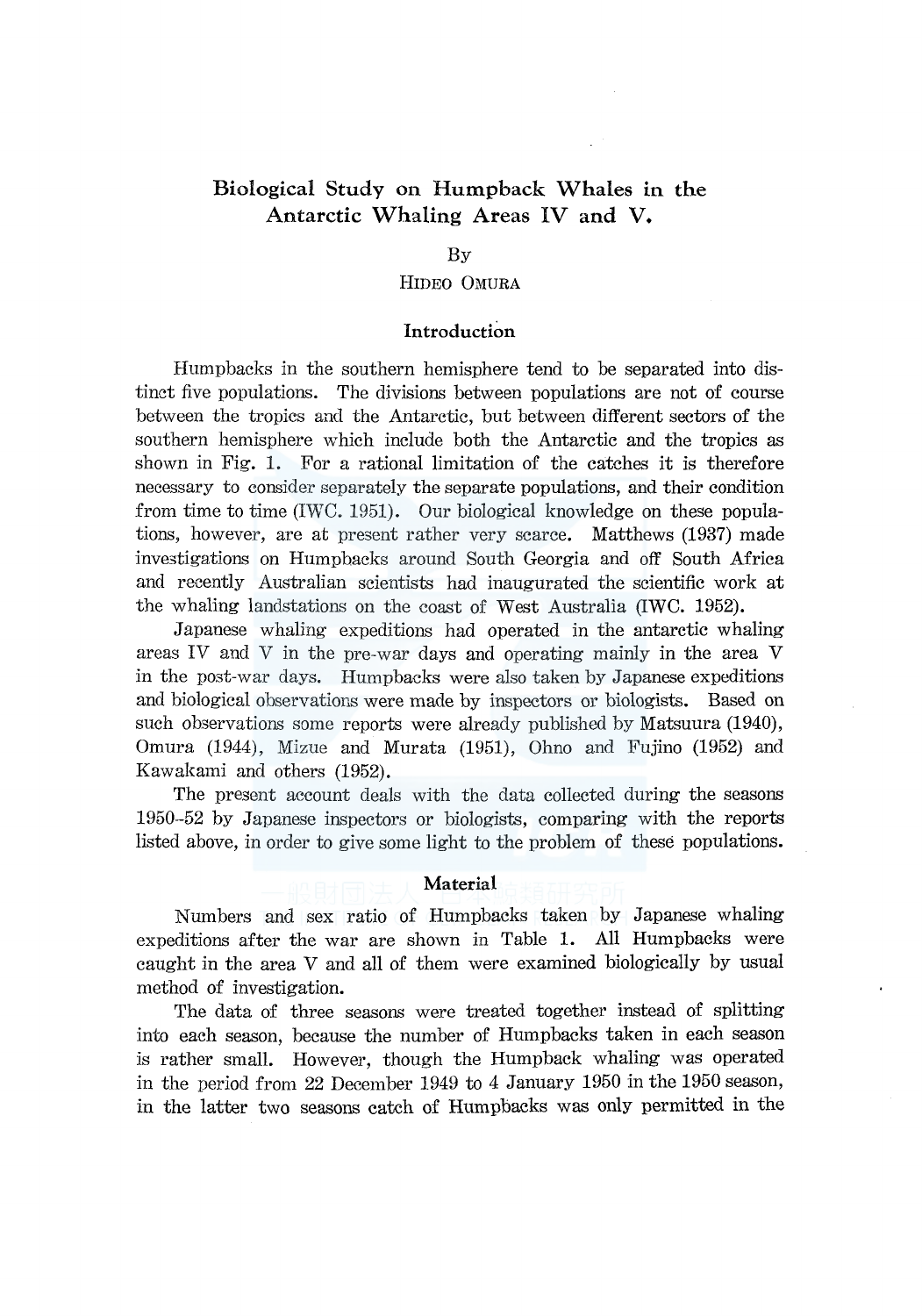

Fig. 1. Distribution of Humpback populations in the Southern Hemisphere.

82

÷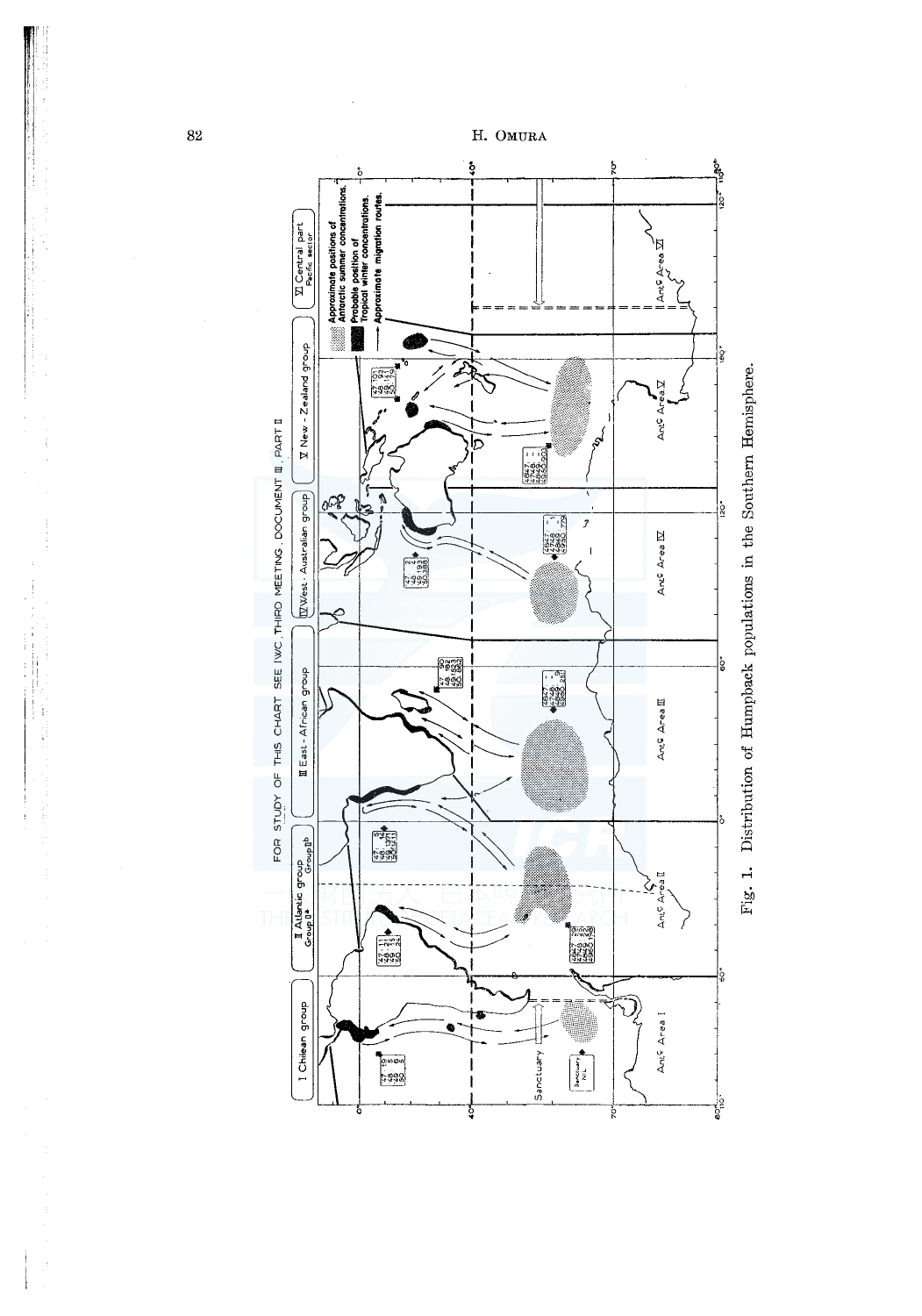begining of February, so the data was treated in two groups of different months when such is deemed necessary.

| Seasons                           |       | Number of |       | Sex Ratio |        |       |  |
|-----------------------------------|-------|-----------|-------|-----------|--------|-------|--|
|                                   | Males | Females   | Total | Male      | Female | Total |  |
| 1950 (22 Dec. $349-4$ Jan. $50$ ) | 24    | 43        | 67    | 35.82     | 64.18  | 100   |  |
| 1951 (2 Feb. '51-7 Feb. '51)      | 2     | 7         | 9     | 22.22     | 77.78  | 100   |  |
| 1952 (1 Feb. '52-5 Feb. '52)      | 16    | 21        | 37    | 43.24     | 56.76  | 100   |  |
| Total                             | 42    | 71        | 113   | 37.17     | 62.83  | 100   |  |

Table 1. Number and Sex Ratio of Humpbacks taken by Japanese Antarctic Whaling Expeditions in the Post-war Seasons.

### Sex Ratio

Females were most abundant in each season than males as shown in Table 1. It can be said that the whales taken were not a representative sample of the population, but such tendency is seen also in total Antarctic.

Table 2 shows the sex ratio of humpbacks taken in various grounds in the southern hemisphere, based on the figures of the International Whaling Statistics. Fig. 2 was drawn based on the same data with figures of Table 1.

As shown clearly in Table 2 and Fig. 2, females are always preponderant over males in the Antarctic and converse in the case of outside Antarctic with some exceptions. Though it is impossible for each population in the southern hemisphere to compare the sex ratio of those in the Antarctic and those of in its northern migratory areas situated along the shores of the southern continents in the neighbourhood of the tropics, because the sex ratio of humpbacks in the Antarctic is not shown separately to each Antarctic whaling area in the above mentioned statistics, but our catch results in the area V were more fem ales were caught than males against more males were caught in the seas off New Zealand, which is deemed northern migrating area of the same population. We have no recent data concerning the population in area IV, but according to Matsuura (1940) 70.17 per cent of the total 248 humpbacks examined by him in the season 1938/39 were females. On the contrary nearly the same per cent of the total catch are males in the seas off West Australia. The reason for the preponderance of females in the south and of males in the north, therefore, is probably to be sought in the whales' habits of breeding and migration, suggesting that the females go north for parturition and paring,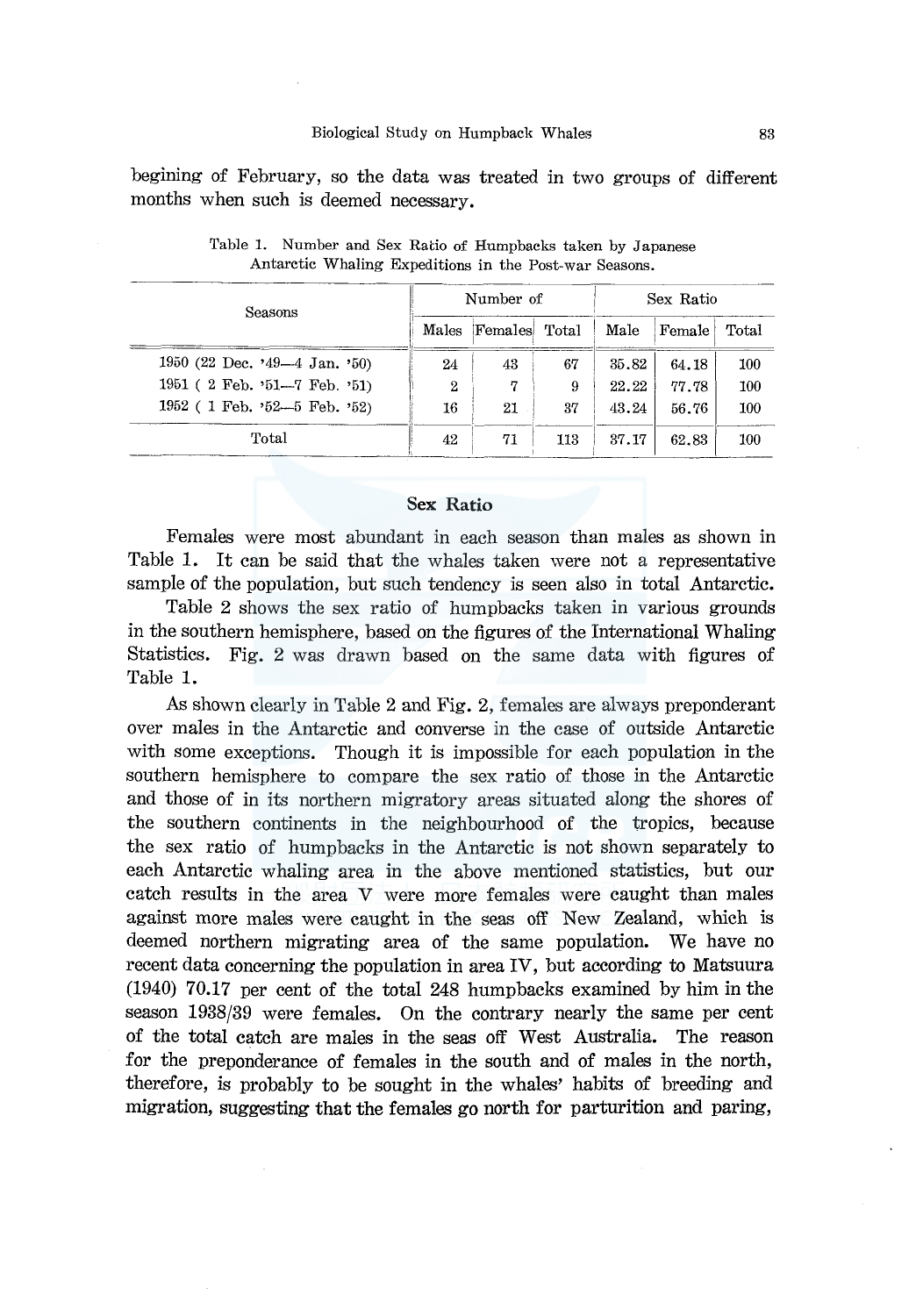|                                   |          |               | Total             | $\approx$               | $\approx$          | 104                 | $\mathfrak{g}$ | $\approx$    | $\approx$           | $\mathfrak{g}$ |                 | $\circ$            | 100                   | 100                                       |
|-----------------------------------|----------|---------------|-------------------|-------------------------|--------------------|---------------------|----------------|--------------|---------------------|----------------|-----------------|--------------------|-----------------------|-------------------------------------------|
| International Whaling Statistics) |          | Per cent      | Fe-<br>males      | 70.97                   | 37.90              | 53.33               | 38.63          | 35.69        | 30.05               | 36.88          |                 | 0                  | 33.33                 | 36.83                                     |
|                                   | 1948/49  |               | Males             | 29.03                   | 62.10              | 46.67               | 61.37          | 64.31        | 69.95               | 63.12          |                 |                    | 66.67                 | 63.17                                     |
|                                   | ò        |               | Total             | ವ                       | 190                | $\frac{15}{10}$     | 1,333          | 1,356        | 193                 | 141            | (15)            | ⊂                  | ಣ                     |                                           |
|                                   | 1949     | Actual number | $F_{\rm mals}$    | $\overline{\mathbb{S}}$ | 22                 | $\overline{\infty}$ | 515            | 484          | 58                  | 52             |                 | 0                  | ٦<br>۳                | $1,190\vert 3,231$                        |
|                                   |          |               | Males             | ශ                       | 118                | Ņ                   | 818            | 872          | 135                 | 89             |                 | 0                  | ल्ग                   | 2,041                                     |
| (Source:                          |          |               | Total             | $\approx$               | 100                | $\overline{100}$    | $\approx$      | $\approx$    | $\frac{5}{2}$       | 100            |                 | $\circ$            | $\approx$             | 100                                       |
|                                   |          | Per cent      | $F_{\text{mals}}$ | 53.82                   | 52.98              | 57.14               | 66.20          | 42.77        | 35.40               | 34.18          |                 | 0                  | 20.00                 | 48.08                                     |
|                                   | 1949/50  |               | Males             | 46.18                   | 47.02              | 42.86               | 33.80          | 57.23        | 64.60               | 65.82          |                 | 0                  | 80.00                 | 51.92                                     |
|                                   | $\delta$ |               | Total             | 2,131                   | 151                | ᡄ                   | 707            | 1,403        | 387                 | 79             | (24)            | 0                  | చ                     |                                           |
|                                   | 1950     | Actual number | males<br>Fe-      | 1,147                   | $\overline{\circ}$ | جا                  | 468            | 600          | 137                 | 27             |                 | 0                  | ᆔ                     | 1,422 1,317 2,759                         |
|                                   |          |               | Males             | 984                     | 71                 | ಣ                   | 239            | 803          | 250                 | 52             |                 | $\circ$            | 4                     |                                           |
|                                   |          |               | Total             | $\approx$               | 100                | $\approx$           | $\circ$        | 100          | 100                 | 100            | 100             | 100                | $\approx$             | 100                                       |
|                                   |          | Per cent      | Fe-<br>males      | 58.03                   | 47.57              | 44.44               | 0              | 51.45        | 25.39               | 35.14          | 35.71           | 100                | 66.67                 | <b>38.12</b>                              |
|                                   | 1950/51  |               | Males             | 41.97                   | 52.43              | 55.56               | ತ              | 48.55        | 74.61               | 64.86          | 64.29           | $\overline{\circ}$ | 33.33                 | 61.88                                     |
|                                   | ð        |               | Total             | 1,632                   | 103                | ತಾ                  | 0              | 1,104        | 217<br>$\mathbf{I}$ | 111            | $\overline{8}$  |                    | ನ್                    | 2,576                                     |
|                                   | 1951     | Actual number | males<br>Fφ       | 947                     | 49                 | 4                   | $\bullet$      | 568          | 309                 | 39             | $\mathbf{r}$    |                    | 21                    | 982                                       |
|                                   |          |               | [ales]<br>Þ       | 685                     | 24                 | ణ                   | ○              | 536          | 908                 | 72             | $\overline{18}$ | 0                  | $\mathord{\text{--}}$ | ,594                                      |
|                                   | Season   | Ratio<br>Sex  | Ground            | Antarctic               | <b>Natal</b>       | Cape Province       | Madagascar     | French Congo | West Australia      | New Zealand    | <b>Brazil</b>   | Peru               | Chile                 | Total of outside $\frac{}{\rm Antaretic}$ |

Table 2. Sex Ratio of Humpbacks taken in various Grounds in the Southern Hemisphere in the recent three Seasons.

84

# H. OMURA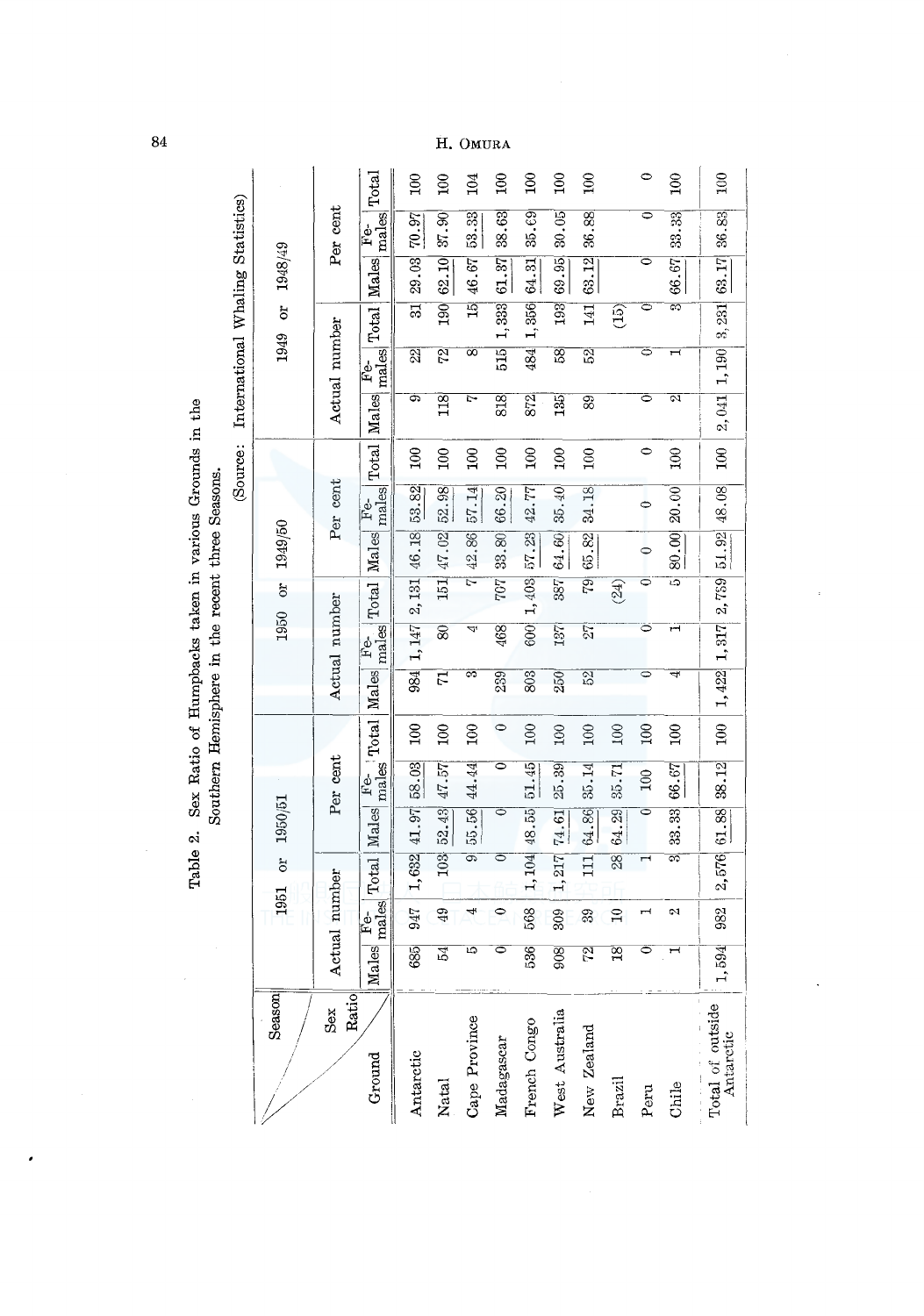#### Biological Study on Humpback Whales 85

and immediately proceed south again towards the feeding grounds when these are accomplished. The males, on the other hand, probably linger on the breeding grounds as already stated by Matthews (1937) and Mackintosh (1942). The sex ratio of foetuses is 28 males and 25 fem ales against total of 53 foetuses of three seasons. In the total Antarctic, of the 408 foetuses in the season 1950/51 for which sex was stated, 53.43 per cent were males and 46.57 per cent females. We can not conclude from above facts that there might be any significant difference in numbers between males and females consisting of the populations.



Thus, the sex ratios of humpbacks are different according to various grounds and very high percentage of pregnant females are caught in the Antarctic areas IV and V, as will be mentioned later. Such facts should be born in mind when contemplating the ways of protection of the humpbacks in the southern hemisphere.

# Colour

Observation on the colour of humpbacks based on the types of colouration used by Matthews (1937) were made. Also in pre-war days such observation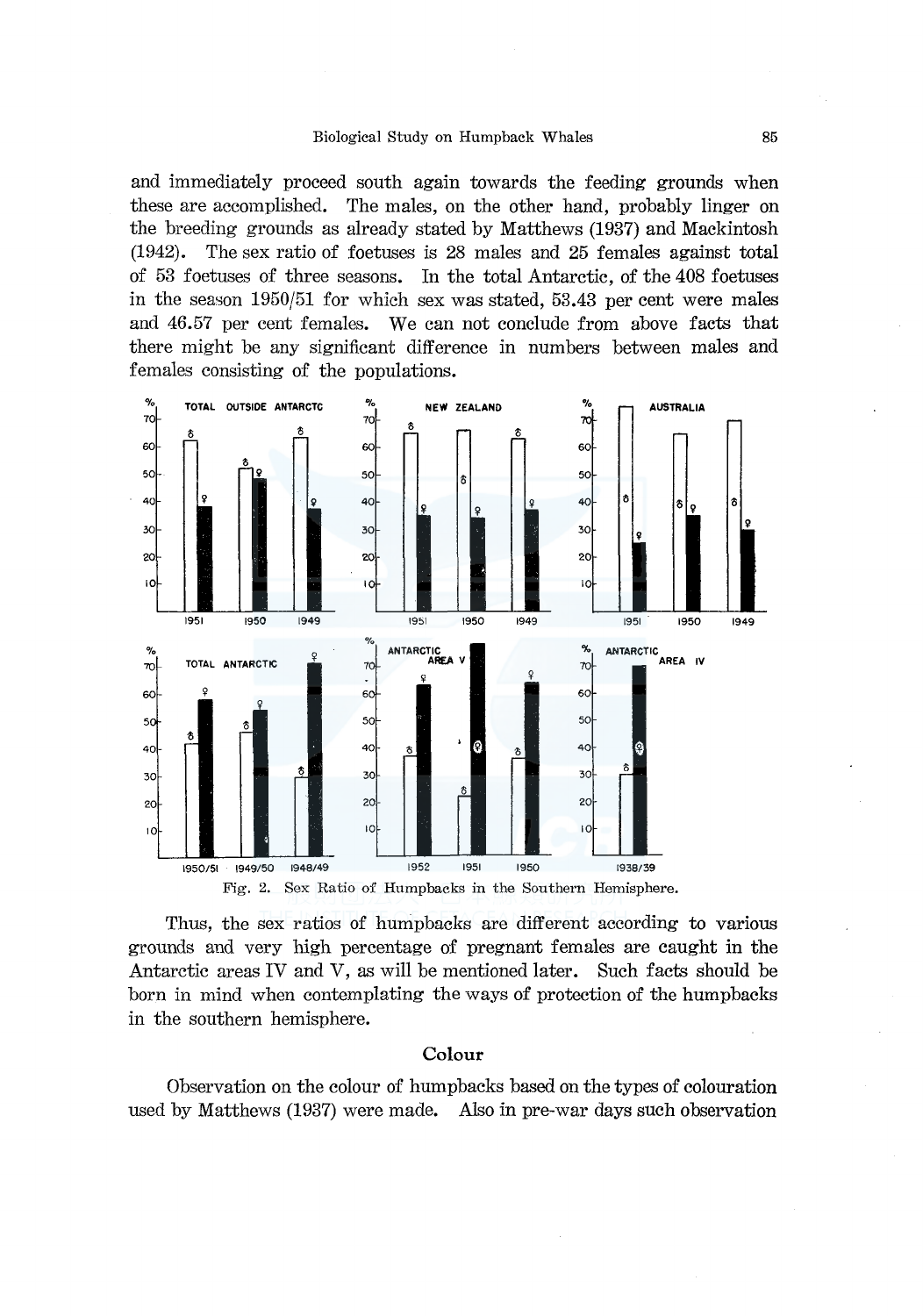were made by Matsuura (1940) and Omura (1944). Table 3 shows the results of such observation together with the figures listed in the Matthews' report (1937).

| Colour Group<br>Geographical<br>Areas |       | $\mathbf{I}$ | $1 - 2$ | $\mathbf{2}$ | $2 - 3$ | 3    | $3 - 4$ | 4    |
|---------------------------------------|-------|--------------|---------|--------------|---------|------|---------|------|
| South Georgia and<br>South Africa     | (1)   |              |         |              |         |      |         |      |
| Males                                 | (25)  | 4.0          | 0.0     | 12.0         | 4.0     | 8.0  | 12.0    | 60.0 |
| Females                               | (28)  | 0.0          | 0.0     | 3.6          | 0.0     | 3.6  | 32.0    | 61.0 |
| Total                                 | (53)  | 1.8          | 0.0     | 7.5          | 1.8     | 5.6  | 22.6    | 60.2 |
| Antarctic Area IV,<br>1938/39         | (2)   |              |         |              |         |      |         |      |
| Males                                 | (65)  | 1.4          | 0.0     | 27.7         | 38.5    | 12.3 | 16.9    | 3.1  |
| Females (141)                         |       | 0.1          | 0.0     | 29.1         | 38.3    | 19.1 | 11.4    | 1.4  |
| Total                                 | (206) | 1.0          | 0.0     | 28.6         | 38.3    | 17.0 | 13.1    | 1.9  |
| New Zealand                           | (3)   |              |         |              |         |      |         |      |
| Males                                 | (17)  | 5.9          | 23.5    | 17.6         | 17.6    | 11.8 | 11.8    | 11.8 |
| Females                               | (13)  | 0.0          | 23.0    | 7.7          | 7.7     | 30.5 | 30.5    | 0.0  |
| Total                                 | (30)  | 3.3          | 23.2    | 13.3         | 13.3    | 20.0 | 20.0    | 6.6  |
| Antarctic Area V,<br>1940/41          | (4)   |              |         |              |         |      |         |      |
| Males                                 | (78)  | 3.8          | 3.8     | 17.9         | 5.2     | 43.6 | 16.7    | 9.0  |
| Females (123)                         |       | 13.8         | 0.7     | 13.8         | 11.4    | 35.0 | 15.5    | 9.8  |
| Total                                 | (201) | 10.0         | 2.0     | 15.4         | 8.9     | 38.3 | 15.9    | 9.5  |
| Antarctic Area V.<br>$1950\!-\!1952$  | (5)   |              |         |              |         |      |         |      |
| Males                                 | (42)  | 14.3         | 11.9    | 9.5          | 52.4    | 2.4  | 2.4     | 7.1  |
| Females                               | (69)  | 10.1         | 17.4    | 10.1         | 36.2    | 8.7  | 13.1    | 4.4  |
| Total                                 | (111) | 11.7         | 15.3    | 9.9          | 42.4    | 6.3  | 9.0     | 5.4  |

Table 3. Percentage Occurrence of Colour Groups of Southern Humpbacks by different Authors.

(1); Matthews (1937) (2); Matsuura (1940) (4); Omura (1944)  $(3)$ ; Lillie (Cited from Matthews 1937). (5); Total of 1950-1952.

Most striking point in Table 3 is the fact that the South Georgian and South African whales are more commonly darkly coloured than otherwise. Australian scientists (IWC. 1952) state that an analysis of their observations taken in 1949 and 1950 show the West Australian humpbacks to be a little lighter in colouration than the South Georgian and South African humpbacks, but lacking the lightest coloured types given by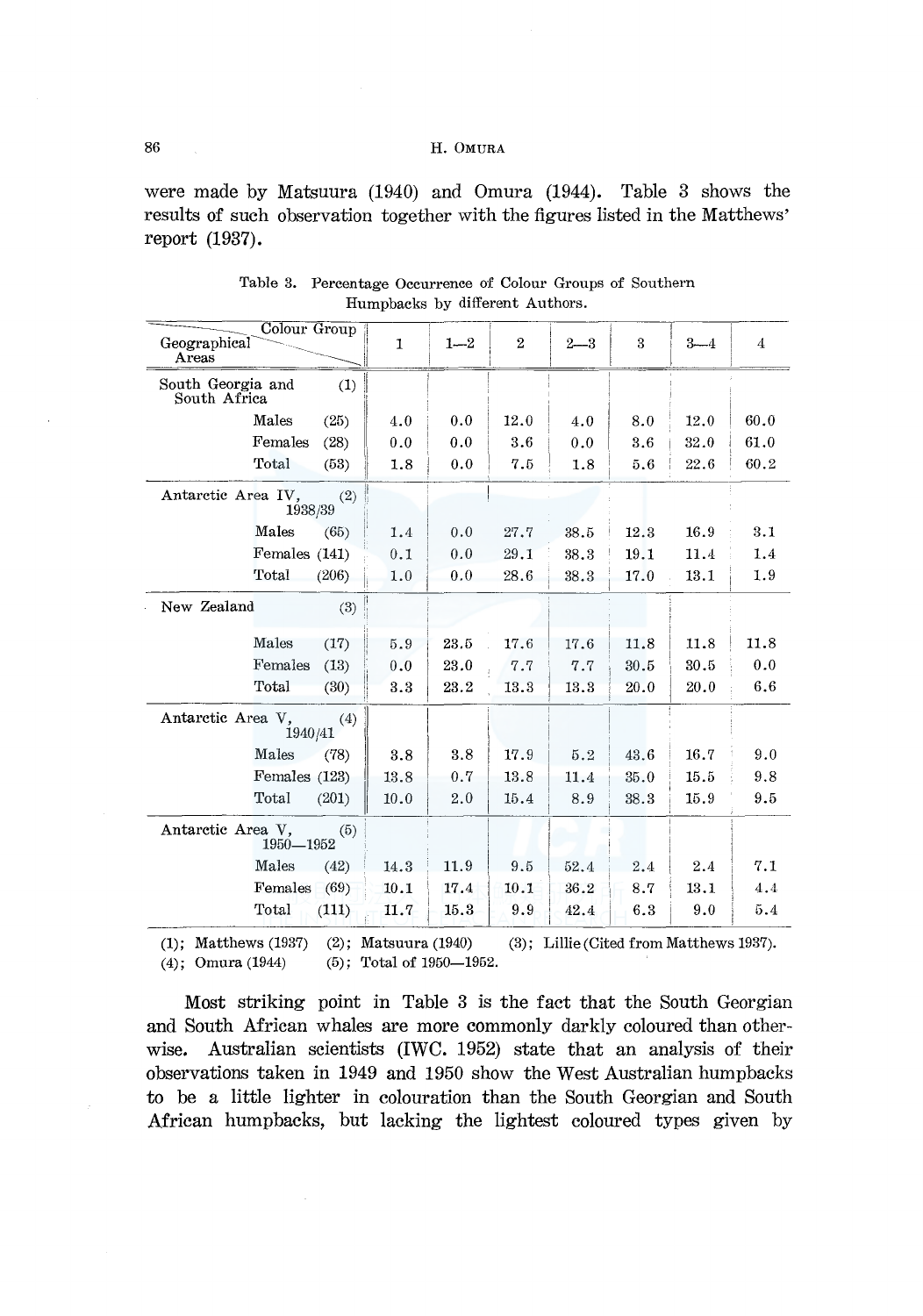Lillie for New Zealand humpbacks. Their data are not published yet, but their statement seems to be the case judged from our data. Matthews (1937) describes that the females tend to be darker than the males, but such

is not clear from the data obtained. Fig. 3 was drawn based on Table 3, but more simplified. In Fig. 3 "White", "Intermediate" "Black" include the Lillie's groups of 1 and 1-2, 2 to 3, 3-4 and 4 respectively. From Fig. 3 we may say that the South Georgian and South African whales are most darkly coloured. ''White'' group is very scarce in the area IV as South Georgia and South Africa and mostly belong to "Intermediate". Those in the area V, most of them belong to "Intermediate" as those in area IV, but they contain each about 20 per cent of "White" and "Black" groups.



- 1. South Georgia and South Africa.
- 2. Antarctic Area IV, 1938/39.
- 3. New Zealand.
- 4. Antarctic Area V, 1940/41.
- 5. Antarctic Area V, 1950-1952.

### **Weight** of testes

The weight of each testes of male humpbacks was measured and the result is tabulated in Table 4. Fig. 4 shows the geometric mean in kilograms against each body length group. As shown in Fig. 4 the mean weight of testes increases up to 45 feet, but drops at 46 feet. However, as the

| Body Length<br>in Feet | Number of<br>Measurements | Range (kg.)  | Geometric<br>Mean $(kg.)$ | Standard<br>Deviation | Coefficient of<br>Variation |
|------------------------|---------------------------|--------------|---------------------------|-----------------------|-----------------------------|
| 38                     | 6                         | $0.8 - 3.1$  | 1.35                      | 1.026                 | 76.0                        |
| 39                     | 14                        | $1.1 - 4.2$  | 2.21                      | 1.057                 | 47.8                        |
| 40                     | 8                         | $1.4 - 4.2$  | 2.35                      | 0.998                 | 42.5                        |
| 41                     | 6                         | $2.8 - 4.7$  | 3.42                      | 0.789                 | 23.1                        |
| 42                     | 12                        | $1.3 - 5.7$  | 4.05                      | 1.439                 | 35.5                        |
| 43                     | 10                        | $3.9 - 6.1$  | 4.67                      | 0.690                 | 14.8                        |
| 44                     | 18                        | $3.5 - 7.1$  | 4.93                      | 1.155                 | 23.4                        |
| 45                     | 6                         | $3.8 - 11.1$ | 6.04                      | 3.082                 | 51.0                        |
| 46                     | 4                         | $3.3 - 6.6$  | 4.68                      | 1.481                 | 31.6                        |

Table 4. Mean Weight of Testes calculated according to each Body Length.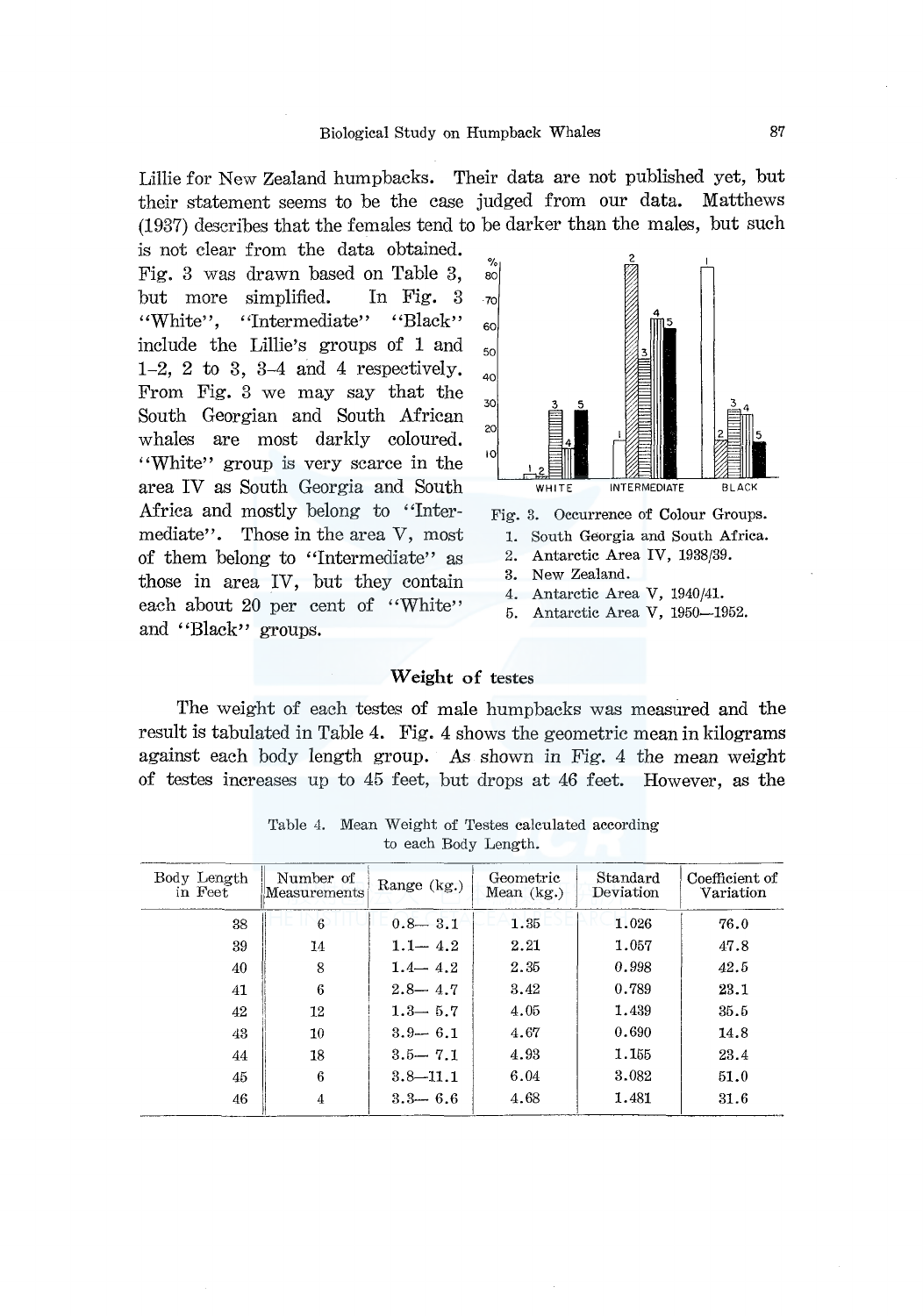numbers measured of 45 feet are few and the coefficient of variation is rather large, so it might be safe to say that the weight of testes increases according to body length until about 44 feet attained and thereafter the weight differs individually. The coefficient of variation against 38 and 39



kg, the state also rather large. It's cause may 7 . be lying in the fact that they include both immature and mature whales, whose testes weight differ considerably. We do not know the difference of testes weight according to mature and immature whales, because the histological examination is not completed yet, but the Australian scientists (IWC. 1952) state that the whales with a testes weight above 2000 grams were considered mature. This figure of 2 kilograms may be used here as index of sexual maturity. There is one whale of 42 feet whose testes weight is 1.3 kilograms, but such may be exceptional case. Other

whales of same body length all have the testes weight of over 2 kilograms. Mizue and Murata (1951), Ohno and Fujino (1952), Kawakami and others (1952) deem a whale attains sexual maturity when the sum of both testes weight reach 2 kilograms. This figure, however, may be too low as the index of sexual maturity.

#### Number of corpora lutea in the ovaries

Numbers of corpora lutea in both ovaries of each whale were calculated. Fig. 5 shows the occurrence of the number of corpora lutea against to each body length. Fig. 6 shows the frequency of number of corpora lutea together with the data by Matsuura (1940) for comparison. In most cases the number of corpora lutea is up to 10, with some exceptions. There is a whale with 32 corpora lutea in the ovaries, including one functional corpus luteum. As no foetus was found from the uterus of this whale, it may be on the very early stage of pregnancy or ovulating. No more such case was observed, but Matsuura (1940) reports three such examples among 89 matured females. Numbers of corpora lutea are, in general speaking, increase with the increasement of body length. Larger whales than 45 feet have mostly five or more corpora lutea in the ovaries, as is the case in Matsuura's report. As shown in Fig. 6, the peak lying between three and five, but in Matsuura's case the occurrence of one corpus luteum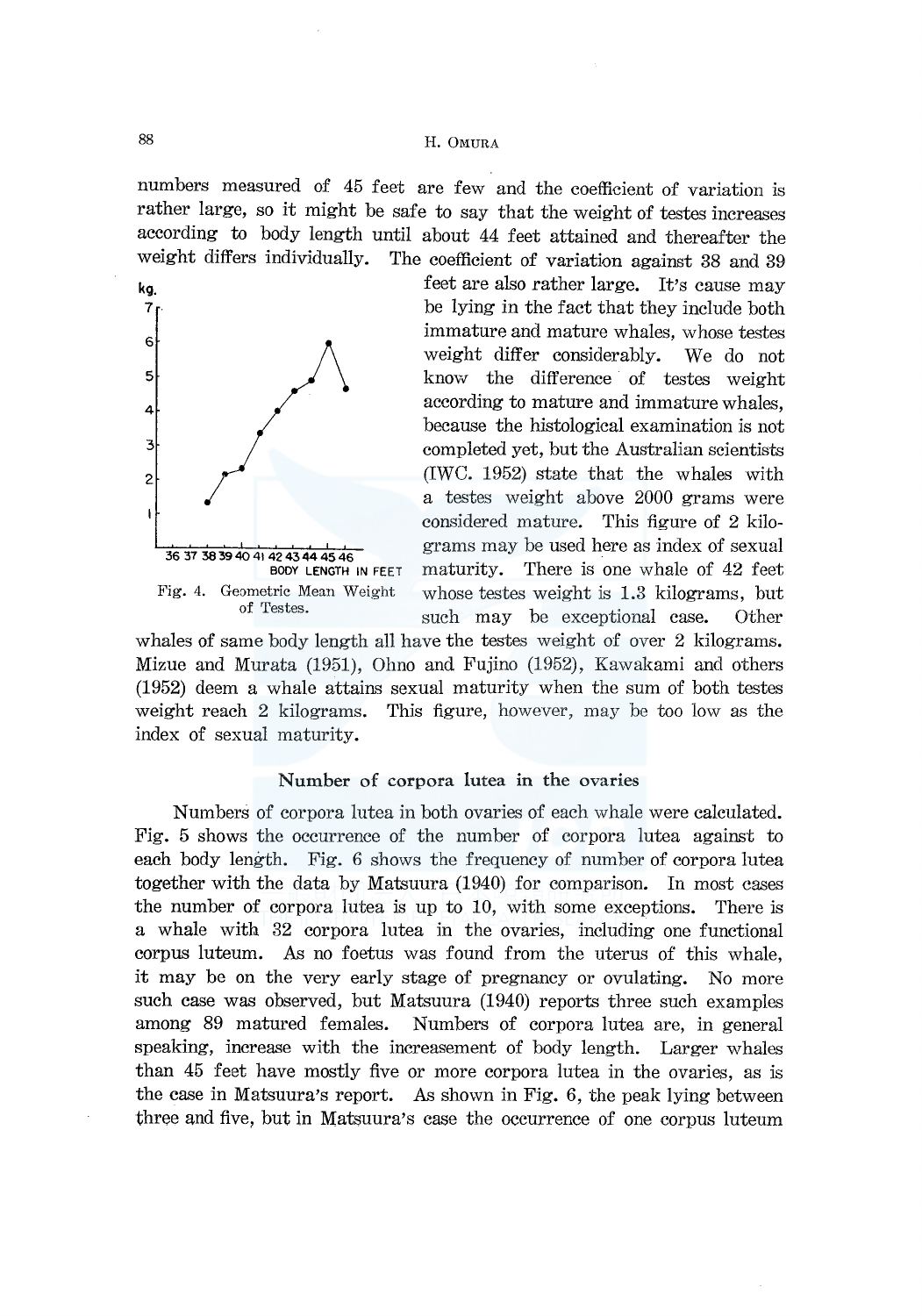

Fig. 5. Occurrence of Numbers of Corpora lutea in each Body Length Group.



is most frequent. It can not be concluded, however, from this fact that the constitutions of populations in areas IV and V are different from each other. It should be explained from the fact that in the post-war seasons the selection of larger whales has been done better than before, consequently the whales taken were not a representative sample of the population.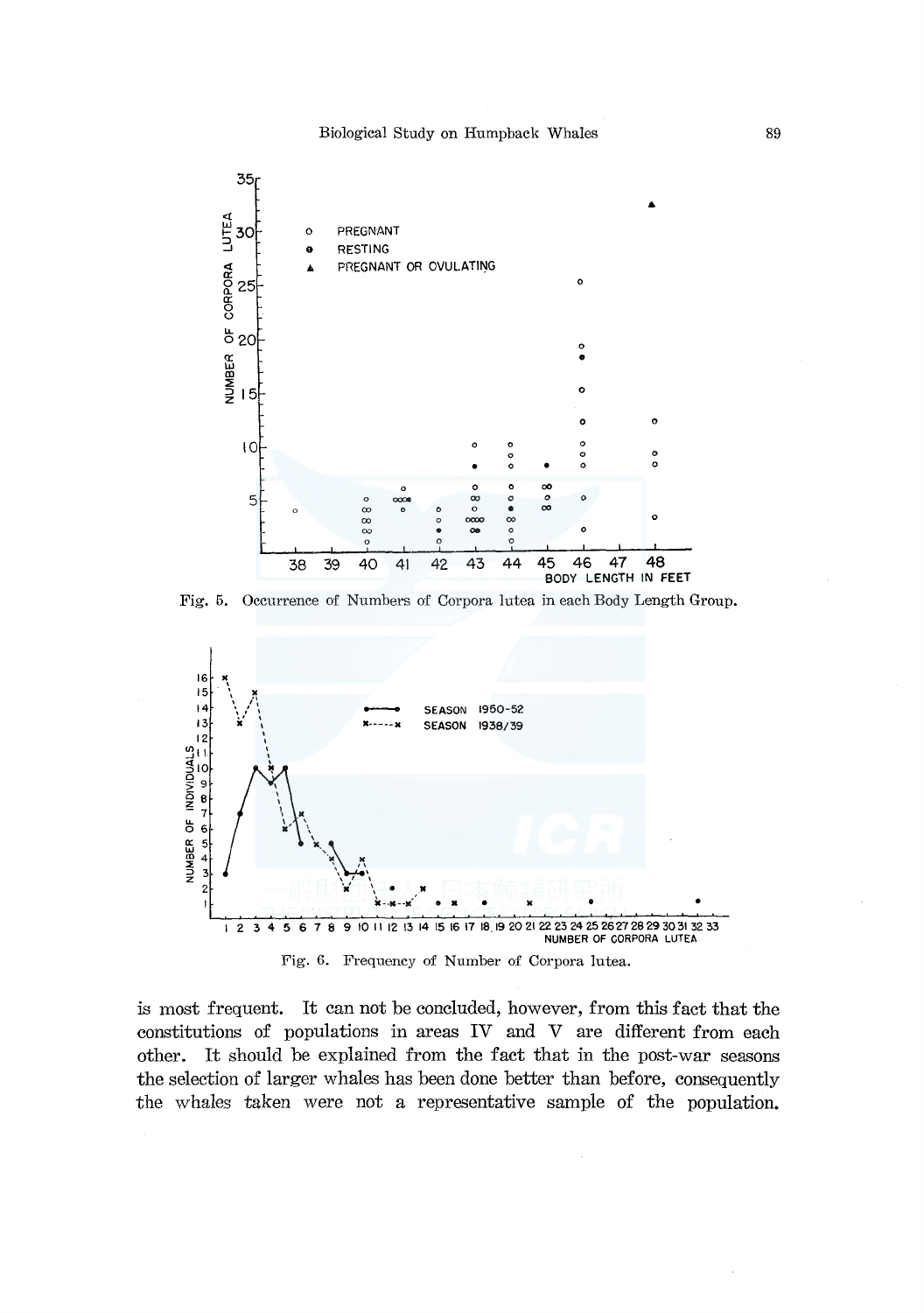Fig. 7 shows the size distribution of the females taken. The figures of the season 1938/39, which are based on Matsuura's reports, does not show the size distribution of all whales taken by Japanese expeditions in that season, but only those taken by Kyokuyo-maru. It is clearly shown in Fig. 7 that more smaller whales were taken in the season 1938/39 than post-war seasons. Considerable number of immature whales were taken, and it seems to represent the population more correctly than post-war seasons. Anyhow, only few whales with one or two corpora lutea are taken recently and it seems good for propagation of the stock, because such whales can contribute for maintenance or increasement of the stock of the population.



| Table 5. Numbers of Immature and |
|----------------------------------|
| Mature Male Humpbacks in each    |
| Body Length Group.               |

| Mature | Total |
|--------|-------|
|        | 3     |
| 5      |       |
| 3      |       |
| 3      | 3     |
| 5      | 6     |
| 5      | 5     |
|        | 9     |
|        | 3     |
| 2      | 2     |
|        |       |

## Sexual maturity

Table 5 was made classifying the male humpbacks taken to mature and immature whales according to the weight of testes, using 2 kilograms as the index of the sexual maturity. As shown in this table, the biggest immature male was 42 feet, which seems to be an exceptional one. The smallest mature male is 38 feet. Matthews (1937) describes that the male humpbacks reach sexual maturity at a body length of 12 meters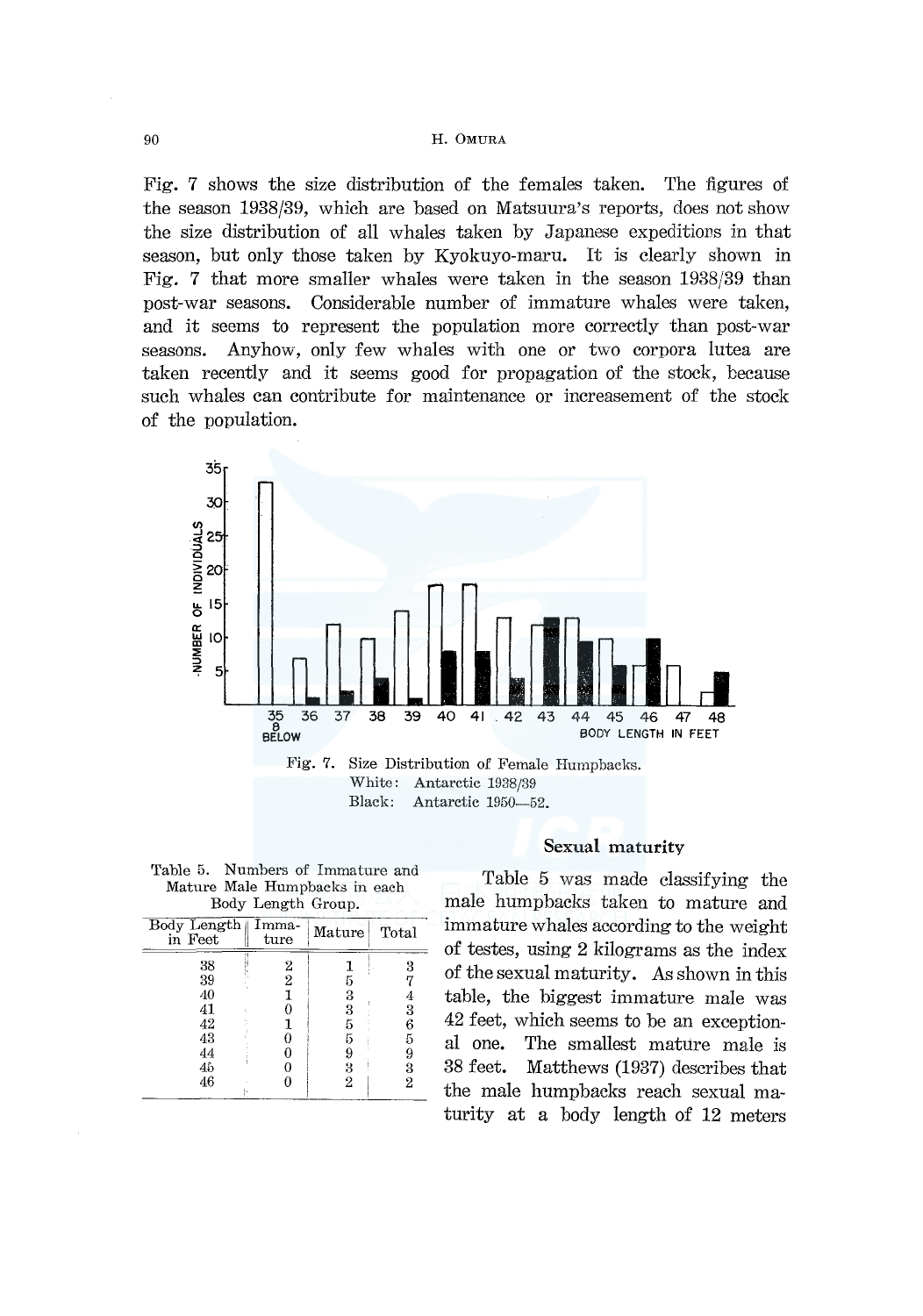(39 feet 4 inches). It seems that Table 5 confirms this, but owing to the scantiness of the whales examined, it is difficult to get the final conclusion. Female humpbacks are, as will be stated later, reach sexual maturity in average at a body length of 39-40 feet, which is smaller than figures stated by Matthews, it can be assumed that the male humpbacks also reach sexual maturity at a body length smaller than Matthews' figure, though there is no evidence to confirm this at present. According to Australian scientists (IWC. 1952), the minimum body length of the sexually mature male humpbacks examined was 35'9", whilst a number were still immature at 38'0" in the seas west of Australia.

Female whales with one or more corpora lutea in the ovaries were deemed as sexually mature and those without any corpus luteum sexually immature. In table 6 the results of examination were tabulated with the data gained by different authors for comparison. Fig. 8 was drawn based on these data. In table 6 the body lengths in which the sexual maturity deemed to be attained in average were shown with thick numerals. The smallest body length is 37 feet in the Antarctic seasons 1940/41, the biggest is 40 feet in

|                                                             |                                                                  |                                                                            | (1)                                                  |                                                                                          |                                                                                                                | $\overline{(2)}$          |                                                                                     |                                                                | (3)                                                            |                                                                                                               |                                                                                         | $\overline{(4)}$                                                                                            |
|-------------------------------------------------------------|------------------------------------------------------------------|----------------------------------------------------------------------------|------------------------------------------------------|------------------------------------------------------------------------------------------|----------------------------------------------------------------------------------------------------------------|---------------------------|-------------------------------------------------------------------------------------|----------------------------------------------------------------|----------------------------------------------------------------|---------------------------------------------------------------------------------------------------------------|-----------------------------------------------------------------------------------------|-------------------------------------------------------------------------------------------------------------|
| Body                                                        |                                                                  | Carnarvon 1951                                                             |                                                      |                                                                                          | Antarctic 1938/39                                                                                              |                           |                                                                                     | Antarctic 1940/41                                              |                                                                |                                                                                                               | Antarctic                                                                               | $1950 - 52$                                                                                                 |
| Length<br>in Feet                                           | Immature                                                         | Mature                                                                     | Total                                                | Immature                                                                                 | Mature                                                                                                         | Total                     | Immature                                                                            | Mature                                                         | Total                                                          | Immature                                                                                                      | Mature                                                                                  | Total                                                                                                       |
| $\frac{32}{33}$<br>$\frac{34}{35}$<br>37<br>$\frac{38}{39}$ | 1<br>$\frac{1}{2}$ $\frac{2}{3}$ $\frac{1}{1}$<br>$\frac{3}{1}$  | $\bf{0}$<br>$\theta$<br>$\boldsymbol{0}$<br>$\theta$<br>$\theta$<br>3<br>6 | $\mathbf 1$<br>$\frac{1}{2}$ $\frac{3}{1}$<br>6<br>9 | 33<br>6<br>11<br>7                                                                       | $\boldsymbol{0}$<br>$\begin{smallmatrix} 0\\0 \end{smallmatrix}$<br>$\boldsymbol{0}$<br>$\mathbf{1}$<br>1<br>3 | 33<br>7<br>12<br>10       | $\boldsymbol{0}$<br>$\frac{1}{1}$ $\frac{1}{9}$ $\frac{1}{5}$<br>4<br>$\frac{5}{1}$ | $\theta$<br>$\overline{0}$<br>$\mathbf{0}$<br>1<br>1<br>6<br>9 | $\boldsymbol{0}$<br>1<br>$\overline{1}$<br>10<br>6<br>10<br>12 | $\bf{0}$<br>$\bf{0}$<br>$\bf{0}$<br>$\boldsymbol{0}$<br>$\mathbf{1}$<br>$\overline{2}$<br>$\overline{\bf{3}}$ | $\boldsymbol{0}$<br>$\bf{0}$<br>$\overline{0}$<br>$\theta$<br>$\theta$<br>$\theta$<br>1 | $\boldsymbol{0}$<br>$\boldsymbol{0}$<br>$\mathbf 0$<br>$\boldsymbol{0}$<br>$\mathbf{1}$<br>$\boldsymbol{2}$ |
| 40<br>41                                                    | 1<br>$\bf{0}$                                                    | 11<br>11<br>7                                                              | 12<br>12<br>$\overline{7}$                           | 8<br>5<br>$\mathbf{1}$                                                                   | 6<br>13<br>17                                                                                                  | 14<br>18<br>18            | $\frac{1}{0}$                                                                       | 14<br>18<br>24                                                 | 15<br>19<br>24                                                 | 1<br>$\bf{0}$<br>$\bf{0}$                                                                                     | $\overline{0}$<br>8<br>7                                                                | $\frac{4}{18}$                                                                                              |
| 42<br>$\overline{43}$<br>44<br>$\overline{45}$<br>46        | $\bf{0}$<br>$\boldsymbol{0}$<br>$\bf{0}$<br>$\bf{0}$<br>$\theta$ | 13<br>11<br>7<br>5<br>$\theta$                                             | 13<br>11<br>7<br>5<br>$\theta$                       | $\mathbf{0}$<br>$\boldsymbol{0}$<br>$\overline{0}$<br>$\overline{0}$<br>$\boldsymbol{0}$ | 13<br>12<br>13<br>10<br>6                                                                                      | 13<br>12<br>13<br>10<br>6 | 1<br>$\boldsymbol{0}$<br>$\boldsymbol{0}$<br>$\bf{0}$<br>$\bf{0}$                   | 24                                                             | 25                                                             | $\boldsymbol{0}$<br>$\bf{0}$<br>$\mathbf 0$<br>$\overline{0}$<br>$\bf{0}$                                     | 4<br>13<br>9<br>6<br>10                                                                 | 4<br>13<br>$\boldsymbol{9}$<br>6<br>10                                                                      |
| 47<br>$\frac{48}{49}$                                       | $\theta$<br>$\boldsymbol{0}$<br>$\theta$                         | 1<br>$\boldsymbol{0}$<br>$\mathbf{I}$                                      | 1<br>$\boldsymbol{0}$<br>$\mathbf{1}$                | $\bf{0}$<br>$\bf{0}$<br>$\theta$                                                         | $\boldsymbol{6}$<br>$\overline{2}$<br>$\overline{0}$                                                           | 6<br>$\frac{2}{0}$        | $\boldsymbol{0}$<br>$\boldsymbol{0}$<br>$\boldsymbol{0}$                            |                                                                |                                                                | $\boldsymbol{0}$<br>$\boldsymbol{0}$<br>$\bf{0}$                                                              | $\theta$<br>5<br>$\boldsymbol{0}$                                                       | $\theta$<br>$\begin{matrix}5\\0\end{matrix}$                                                                |

Table 6. Numbers of Immature and Mature Female Humpbacks in each Body Length Group by different Authors.

(1) West Coast of Australia. (IWC 1952) (3) Antarctic Area V. (Omura 1944)

(2) Antarctic Area\_IV. (Matsuura 1940) (4) Antarctic Area V.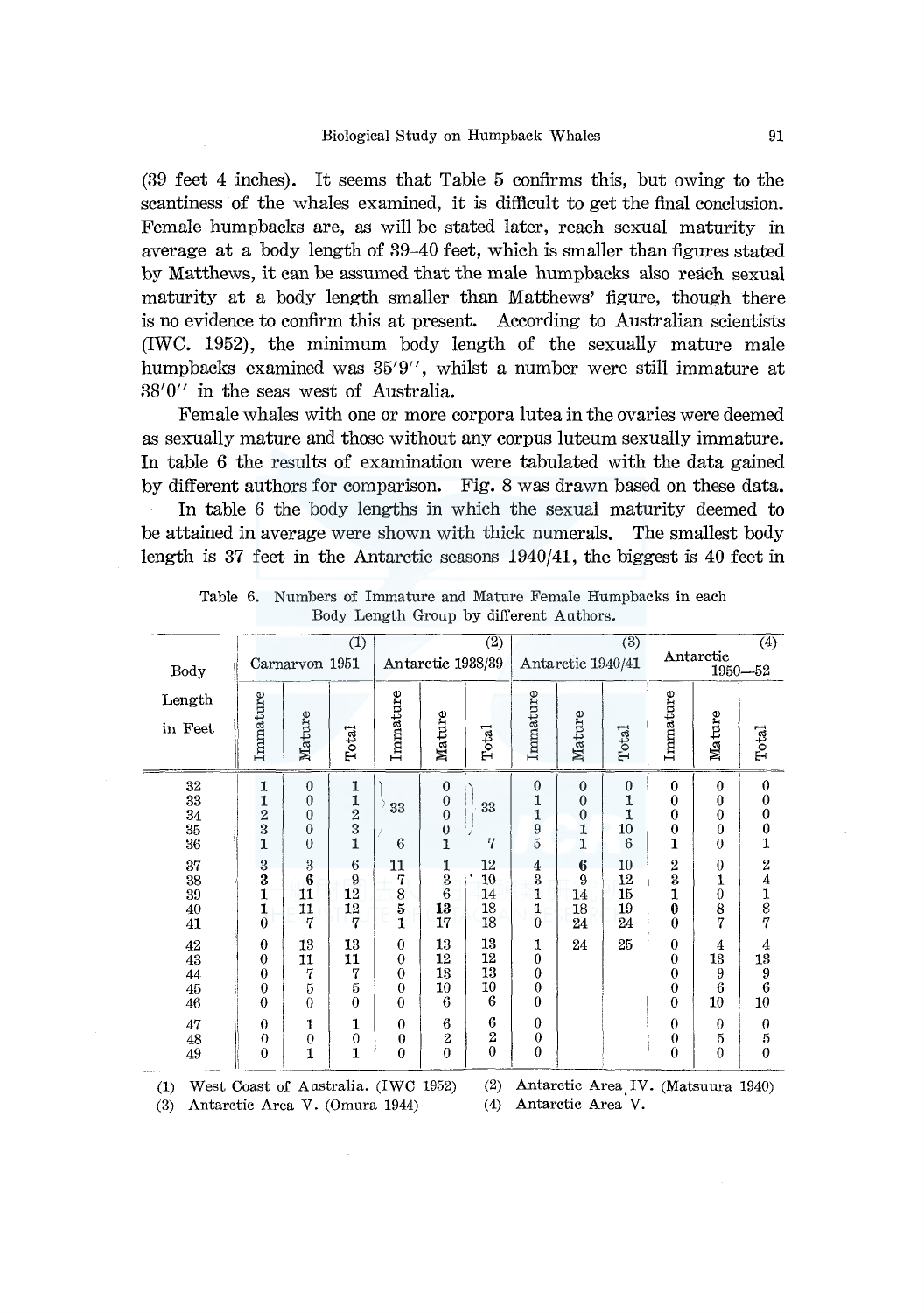

Body Length Group.

the Antarctic seasons 1938/39 and 1950-52. Matthews (1937) states that the female humpbacks reach sexual maturity at a length of 12.5 meters (41 feet), but Australian scientists (IWC. 1952) describes that the mean length at which female humpback of the West Australian stock reach sexual maturity would appear to be less than the figure of 41 feet given by Matthews for the South Georgian and South African humpbacks and to be rather about 39 ft-40 ft. This latter statement is well supported by table 6. There seems no difference about this body length between whales in the areas IV and V.

#### Pregnancy

Female humpbacks observed may classified as Table 7 according to their sexual state.

| Seasons     | Immature |                    | Remarks |         |                                 |       |               |  |
|-------------|----------|--------------------|---------|---------|---------------------------------|-------|---------------|--|
|             |          | Pregnant Lactating |         | Resting | <b>Pregnant or</b><br>Ovulating | Total |               |  |
| $1950 - 52$ |          | 54                 |         |         |                                 | 63    |               |  |
| 1938/39     | 71       | 73                 | 13      | 14      | 3                               | 103   | Matsuura 1940 |  |

Table 7. Biological State of female Humpbacks observed.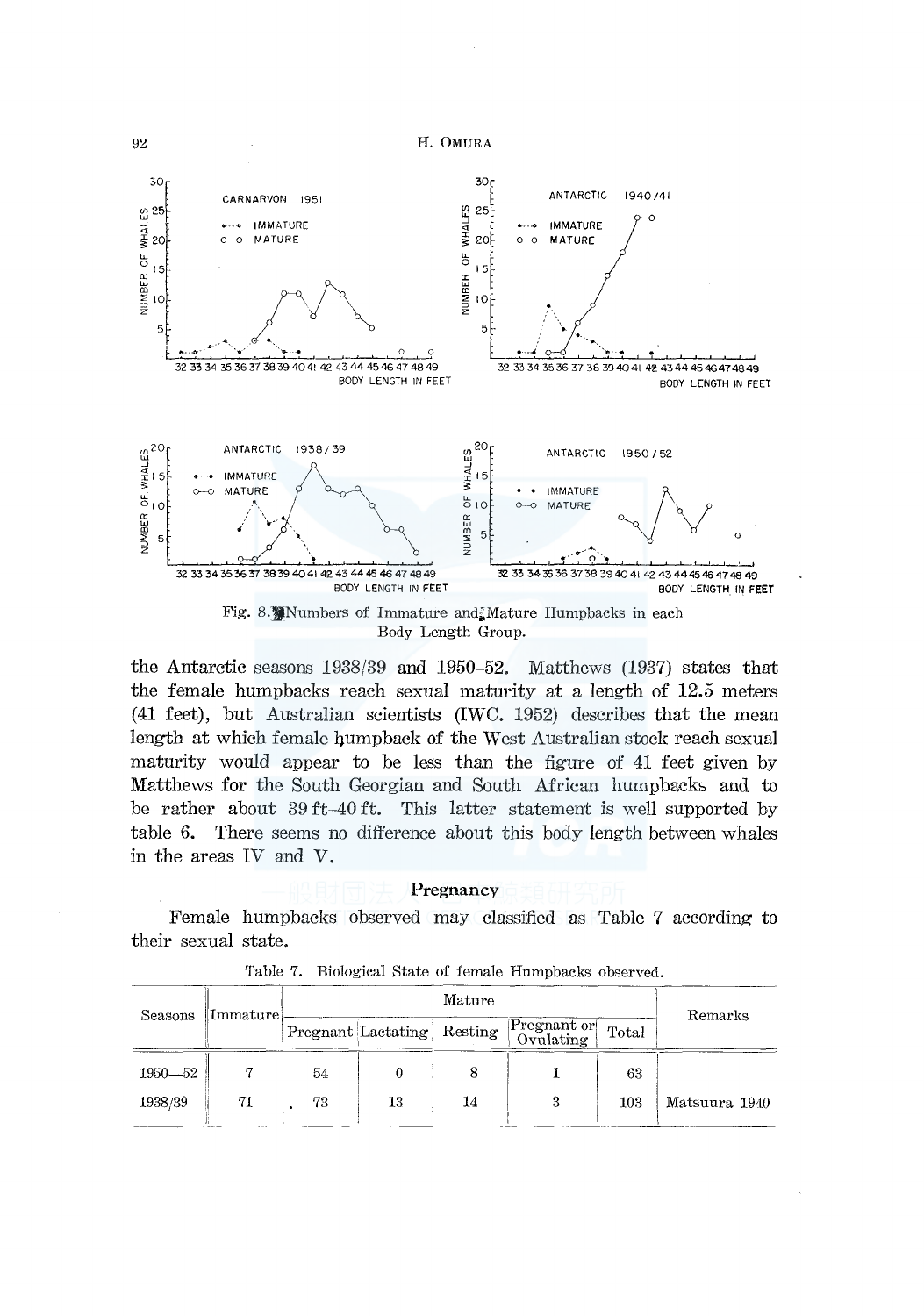As shown clearly in this table the proportion of pregnancies against total mature females is very high, contrary to the data obtained by the Discovery staff as reported by Matthews (1937). About 86 per cent of the mature females are pregnant, and even in Matsuura's case the figure is about 70 percent. Though the figures in table 7 can not be said as representatives of the population, because it is forbidden to take or kill female whales which are accompanied by calves or suckling whales by the International Convention for the Regulation of Whaling, nevertheless we can not deny the high percentage of pregnancy in the Antarctic areas IV and V. According to the International Whaling Statistics XXVIII, 410 foetuses were reported in the Antarctic season 1950/51. As it includes one case of twin, 409 pregnant female were taken in the said season. If we assume a fem ale below 39 feet as immature and others as mature, we can calculate the total 947 female humpbacks caught in that season should include 771 mature females, of which 409 whales were pregnant. That means about 53 per cent of pregnancy, which is deemed to be reasonable. There might be some cases of overlooking, if the whale were in a very early stage of pregnancy. Humpback whaling in that season, however, were conducted 1-7 February and on these dates the foetus is generally grown up big enough to be overlooked. So, such case of overlooking may be exceptional one, if any.

Regarding of the high percentage of pregnancy in the areas IV and V, one might imagine the case of two pregnancy in each three years or the case in which the pregnant whale are likely go down to the Antarctic, while the resting one would linger in the northern warm waters. Conclusions, however, should be drawn from more data in future combind with similar data in the northern migratory areas in the neighbourhood of tropics.

It should be born in mind when considering the problems of protection of the humpbacks the fact that in the Antarctic areas IV and V the females consist of very high percentage of the catch, and moreover, most females are pregnant.

54 foetuses were obtained in the three seasons of 1950-52, in which one was too small to distinguish the sex. Of other 53 foetuses, 28 were males and 25 were females. Mean length of these foetuses are calculated in table 8, separately those obtained in the period from the end of December to beginning of January and those obtained in the beginning of February.

Comparing the mean value in table 8 to the figures of Matthews (1937) and of Matsuura (1938), we can conclude that there are no marked difference among those figures.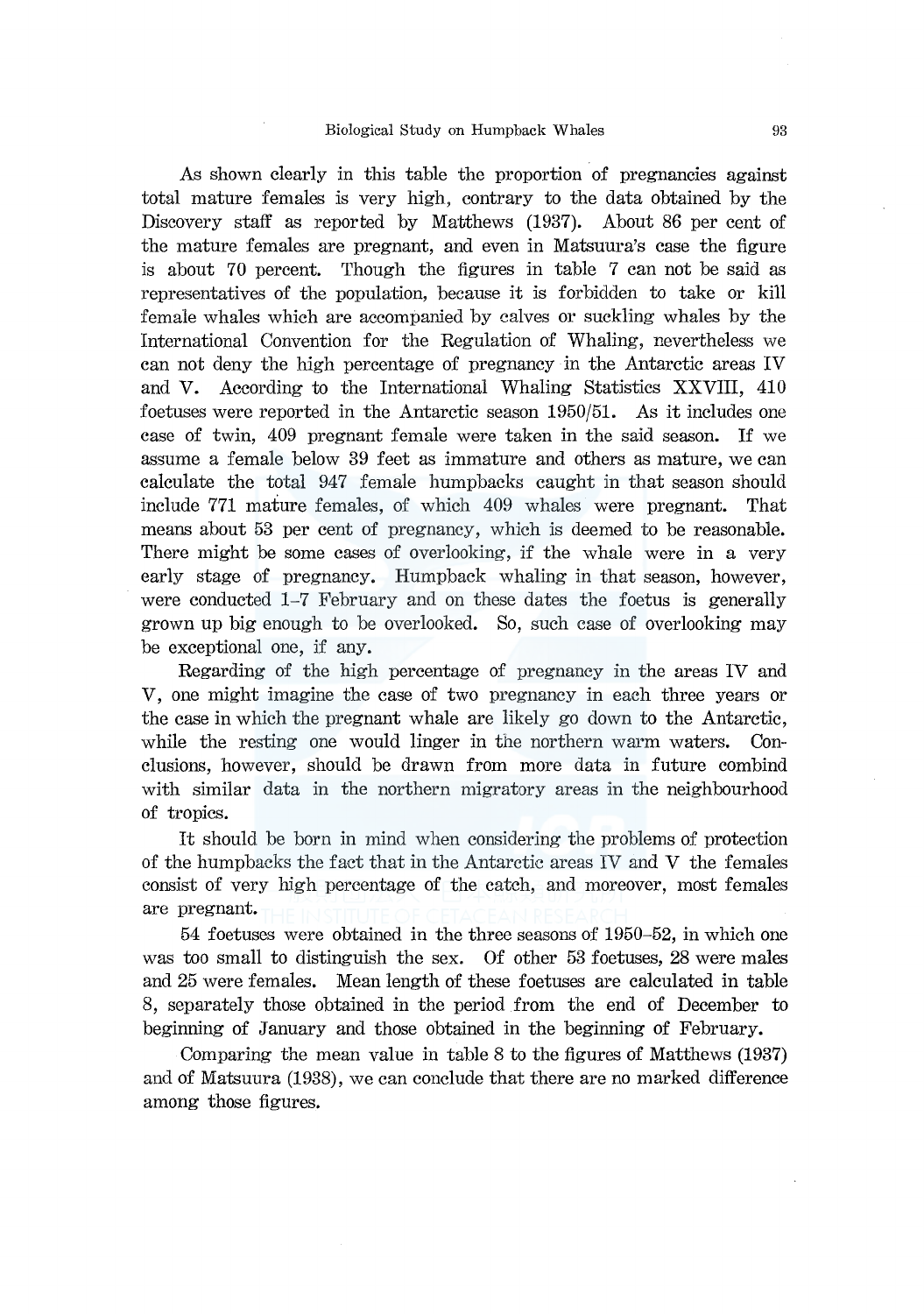| Season                                                                      | Number | Range (cm)     | Mean Value<br>(cm.) | Standard<br>Deviation | Coefficient of<br>Variation |
|-----------------------------------------------------------------------------|--------|----------------|---------------------|-----------------------|-----------------------------|
| 1950 (22 Dec. $39-$<br>4 Jan. $50$                                          | 36     | $26.7 - 116.8$ | 56.2                | 17.45                 | 31.05                       |
| 1951 (2 Feb. '51-7<br>Feb. $51$<br>1952 (1 Feb. '52-5<br>$\text{Feb. } 52)$ | 17     | $48.3 - 152.4$ | 100.6               | 30.23                 | 30.05                       |

Table 8. Mean Length of Humpback Foetuses.

# **Distribution**

Japan Association of Whaling presents us a good data concerning the distribution of humpbacks in the areas IV and V. That is the "Whaling Ground in the Antarctic", in which the number of humpbacks taken in each square of two degrees of Longitude and one degree of Latitude by Japanese expeditions are shown separately by months for six seasons from 1935/36 to 1940/41. Unfortunately, the numbers of whales taken in each square are not given by actual number, but by discs of different diameters classifying into 7 classes, namely  $1-5$ ,  $6-15$ ,  $16-25$ ,  $26-40$ ,  $40-60$ ,  $61-100$ and over 100 whales. We do not have any way to know the actual number, which based these charts, bacause all such data were burned during the war.

Figs. 9-14 are drawn based on these charts, but assuming the actual numbers taken for each class were 3, 10, 20, 33, 50, 89 and 110, respectively. The actual numbers taken in post-war seasons were added to these figures. Consequently, the figures written in these charts are not to be relied on in detail. But, we can get, I believe, the general idea of distribution and concentration of the humpback whales in the Antarctic areas IV and V.

As shown in Fig. 9, the most abundant region in the area IV lying in the neighbourhood of 100 degree of East Longitude, having its center around Long.  $102^{\circ}-104^{\circ}$ E., and Lat.  $61^{\circ}-62^{\circ}$ S.. There are also good concentrations in Long.  $82^{\circ} - 88^{\circ}$  E., and Long. 110°-116°E.. In the area V big concentrations are seen in the North-West regions of Balleny Is., but there is also a good ground in Long.  $172^{\circ} - 178^{\circ}$  E. The boundary between the distribution of the two populations seems lying Long.  $130^{\circ}$ -142 $^{\circ}$ E., but it is not so evident that we can say definitely there is no intermingling of the two populations. Figs. 10-14 show such distribution and concentration monthly, from November until March. We can see the movement of the concentrations by months from these charts, though numbers of whales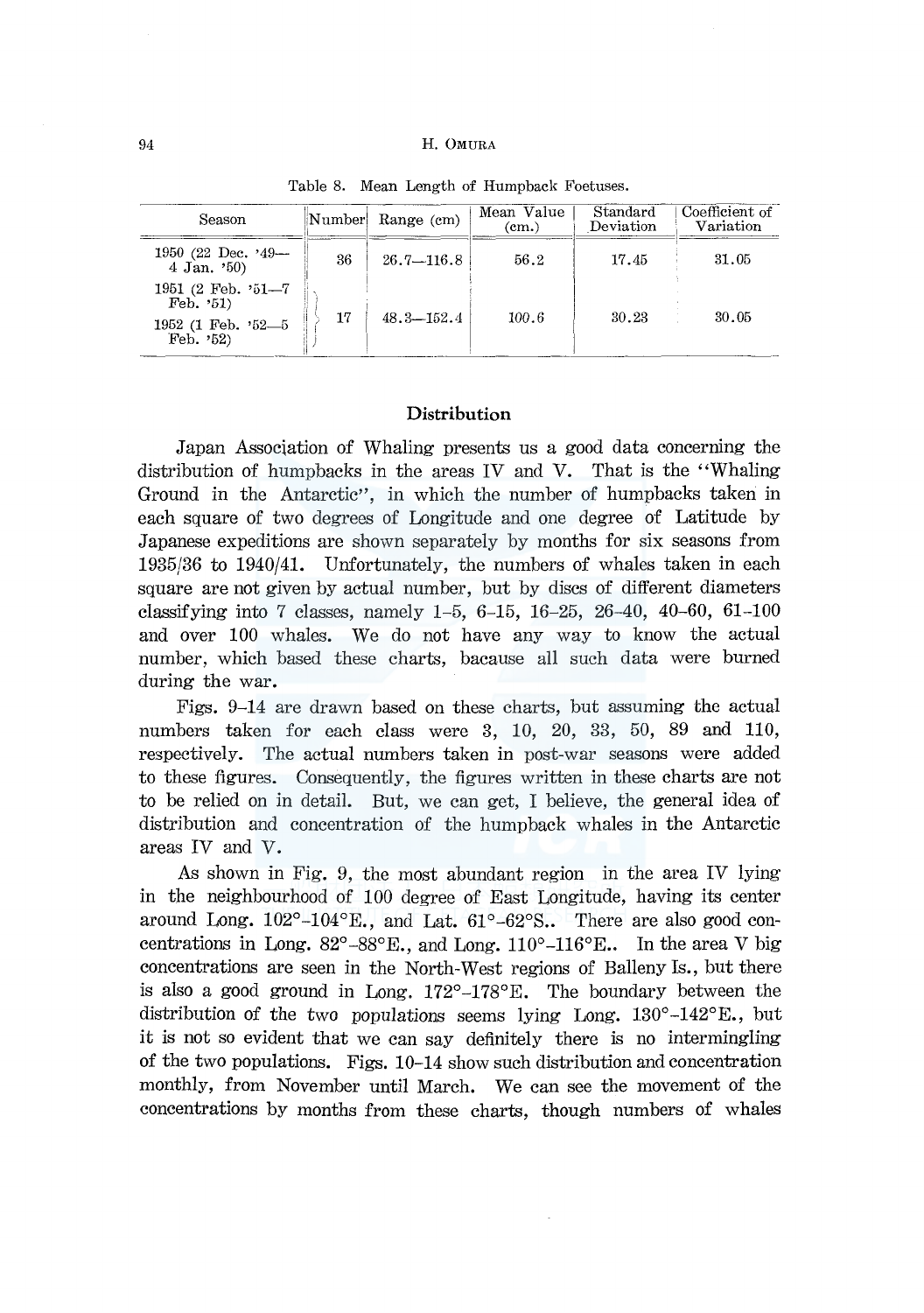taken are not so enough in February and in March to get any concreat ideas in these months.

In the area V and also in the area IV the centers of the concentrations move in December south-eastward as compared in November. In November the boundary between areas IV and V lying Long.  $120^{\circ}$ -130<sup>o</sup>E., but it seems to move in December also eastward to eastside of Long. 140°E., though the catch in Long.  $120^{\circ}$ -140<sup>o</sup>E. are rather few and we can not judge to which populations these whales belong. In January this boundary is very evident, lying Long.  $120^{\circ} - 140^{\circ}$ E., but we can not recognize the eastward movements of the concentrations, except those in area V and southward one. Such movements are, of course, in accordance with the ice conditions in the sea. Big herds in the north-west region of Balleny Is. approach to these islands with the melting of the pack ice, which hampered their course before.

In February, the boundary of the distribution of the two populations is again obscure, being the center of the concentrations seems located Long.  $120^{\circ}-130^{\circ}$ E..

## Conclusions

Data of the biological observations on the humpback whales taken by Japanese antarctic whaling expeditions in the areas IV and V were analysed, comparing with other data of different authors, and the following conclusions were reached.

1. Few black coloured group were seen compared with South Georgian and South African humpbacks as reported by Matthews. No definite conclusions could be reached regarding of body colour between the two populations in the areas IV and V, though there is some minute difference in the data analysed. No difference were seen between males and females regarding of colour.

2. Average body length at which female humpbacks reach sexual maturity is deemed 39-40 feet, which is smaller than the figure given by Matthews. No difference between the two populations in the areas IV and V were observed.

3. Most humpbacks taken in the areas IV and V are females, in which pregnant is most dominant.

4. Mean weight of testes increases according to body length until about 44 feet is attained.

5. Regarding of the distribution and concentration the centers in the areas IV and V are lying in the neighbourhood of Long. 100°E. and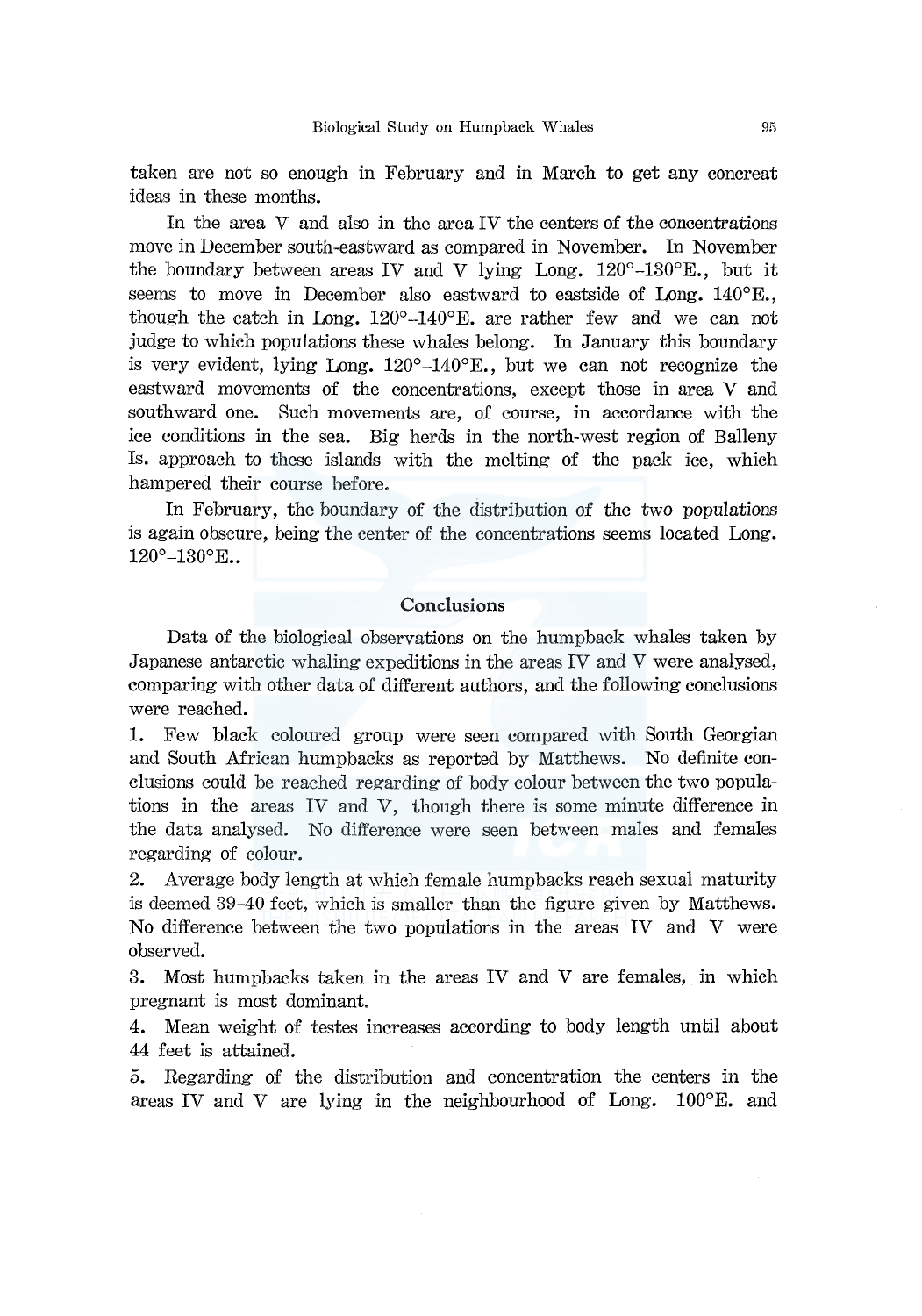North-West side of Balleny Is., respectively, with slight variations according to the month.

#### **Reference cited**

- 1) International Whaling Commission, 1951; Report by Dr. Mackintosh. Third Meeting. Document III. Part II.
- 2) -----, 1952; Statement on Australian Post-War Whaling Research for Submission to the Scientific Committee of the International Commission on Whaling. (Informal).
- 3) Japan Association of Whaling, 1942; Whaling Ground in the Antarctic. (Chart. Explanation in Japanese).
- 4) Kaknwa, z., Kawakami, T. and Iguchi, K., 1952; Biological Investigation on the Whales caught by the Japanese Fleets, season 1951-52. (in Japanese). Japan Association of Whaling.
- 5) .Mackintosh, N. A., 1942; The Southern Stocks of Whalebone Whales. Discovery Reports. Vol. XXII, pp. 197-300.
- 6) Matsuura, Y., 1940; The Constitution of Whale Populations in the Antarctic. III. Humpback whale. Bulletin of the Japanese Society of Scientific Fisheries. Vol. 9, No. 2. (in Japanese with English synopsis).
- 7) , 1938; Statistical Studies of the Whale Foetuses. II. Humpback Whale in the Antarctic. Bulletin of the Japanese Society of Scientific Fisheries. Vol. 7, No. 2. (in Japanese with English synopsis).
- 8) Matthews, L. H., 1937; The Humpback Whales, Megaptera nodosa. Discovery Reports. Vol. XVII. pp. 7-42.
- 9) Mizue, K. and Murata, T., 1951; Biological Investigation on the Whales caught by the Japanese Antarctic Whaling Fleets, season 1949-50. The Scientific Reports of the Whales Research Institute. No. 6.
- 10) Ohno, M. and Fujino, K., 1952; Biological Investigation on the Whales caught by the Japanese Fleets, season 1950-51. The Scientific Reports of the Whales Research Institute. No. 7.
- 11) Omura, H., 1944; The Whales (in Japanese).
- 12) The Committee for Whaling Statistics; International Whaling Statistics. XXIV, XXV, XXVI, XXVII, XXVIII, XXIX (Provisional issue).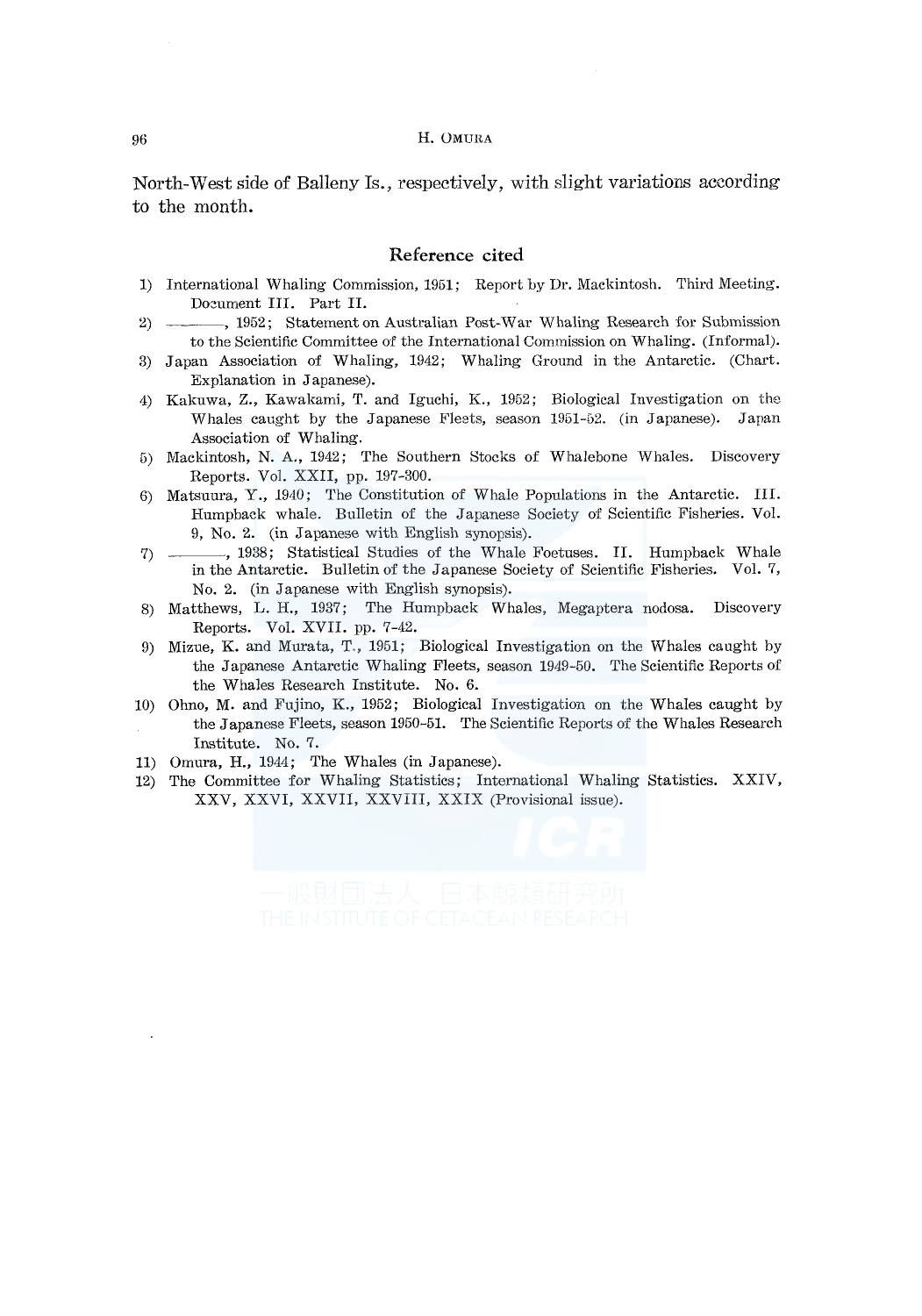್ಧಿ  $\frac{65}{6}$ ្ភៃ ₹ Each figure shows number of whales taken by Japanese expeditions in each square of two degrees of Longitude Fig. 9. Distribution and Concentration of Humpback Whales in the Antarctic areas IV and V. Grand Total. å  $w \leftarrow 98$ ņ ₫ .<br>ت ত  $\frac{1}{2}$ io<br>Ig স্বিত্<mark>য ছোগ্ৰীয</mark>়ে হৈছি ò Б (⊙ ಗ े<br>ज़ ٦ ŀю ĝ ē ⅀  $\frac{1}{2}$ ပ္စဲ ₫  $\sqrt{10}$  হত্রি **Solution**  $\overline{5}$ è, 3050E  $\overline{r}$ ᅲ <u>(၈</u> ଟ୍ଲି  $\frac{1}{2}$  $\frac{1}{2}$ क ģ  $\overline{\mathfrak{m}}$  $\frac{1}{2}$  $\frac{1}{2}$  $\frac{1}{2}$  $\frac{1}{2}$ Œ  $\frac{3}{5}$  $\overline{\phantom{a}}$  $\frac{1}{2}$ <u>ତି</u>)<br>ଂ ू ပ္စု  $\frac{1}{2}$  $\overline{5}$ m ļδ  $2013$  $\mathbf{\hat{g}}$ ō  $\overline{\phantom{0}}$  $3/00/3$  $\frac{1}{2}$  (3)  $\overline{\cdot}$  $\overline{ }$ o 33300336<br>0305132896<br>0633333 ا 9 ⋐  $\frac{1}{3}$  $\bullet$ ີຣ  $\bullet$ 阎 ৰ<br>প্ৰ Ġ তু

# and one degree of Latitude during the seasons from  $1935/36$  to  $1951/52$ . These figures are not to be relied on in detail.

## Biological Study on Humpback Whales

97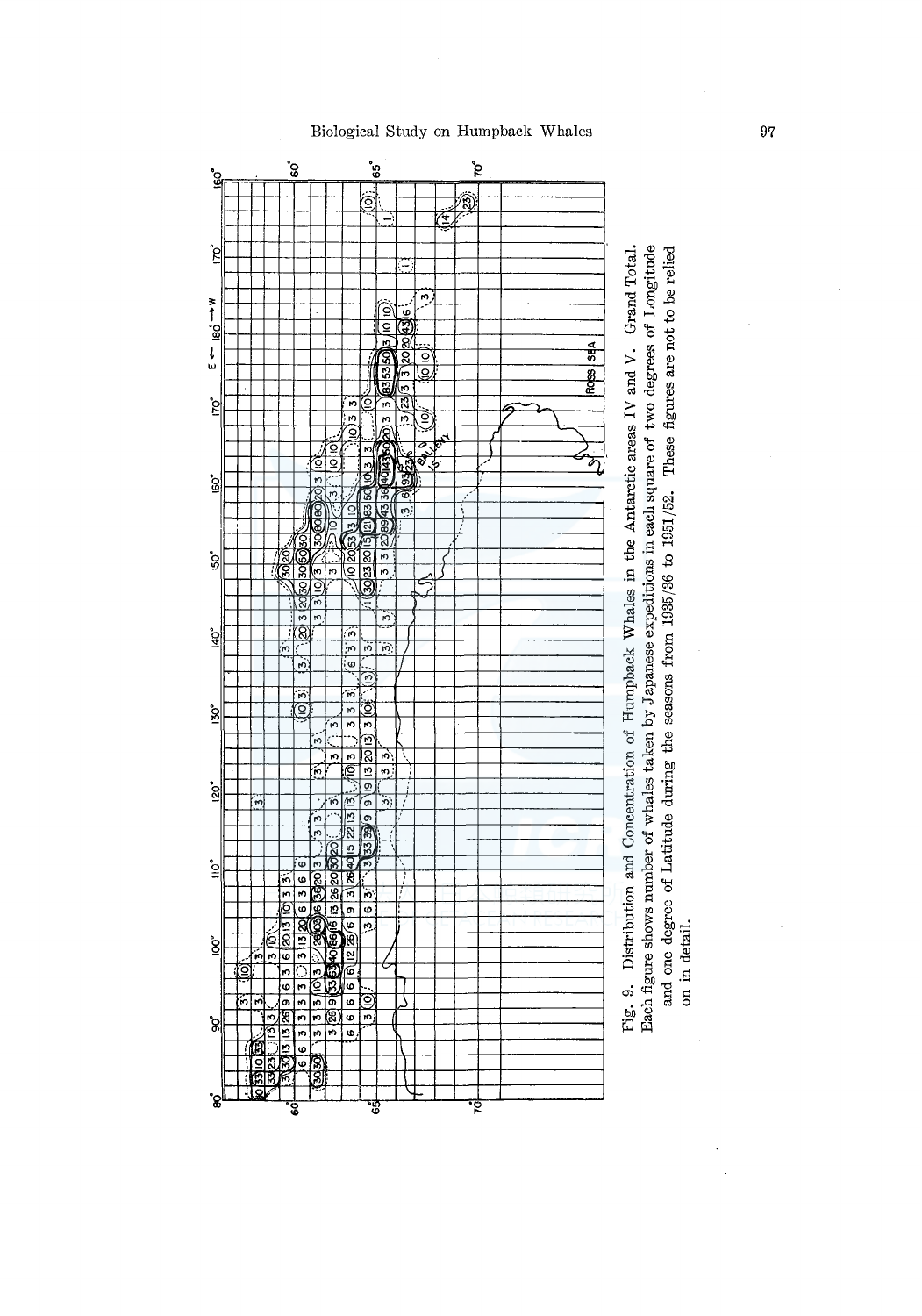



l,

 $\ddot{\phantom{0}}$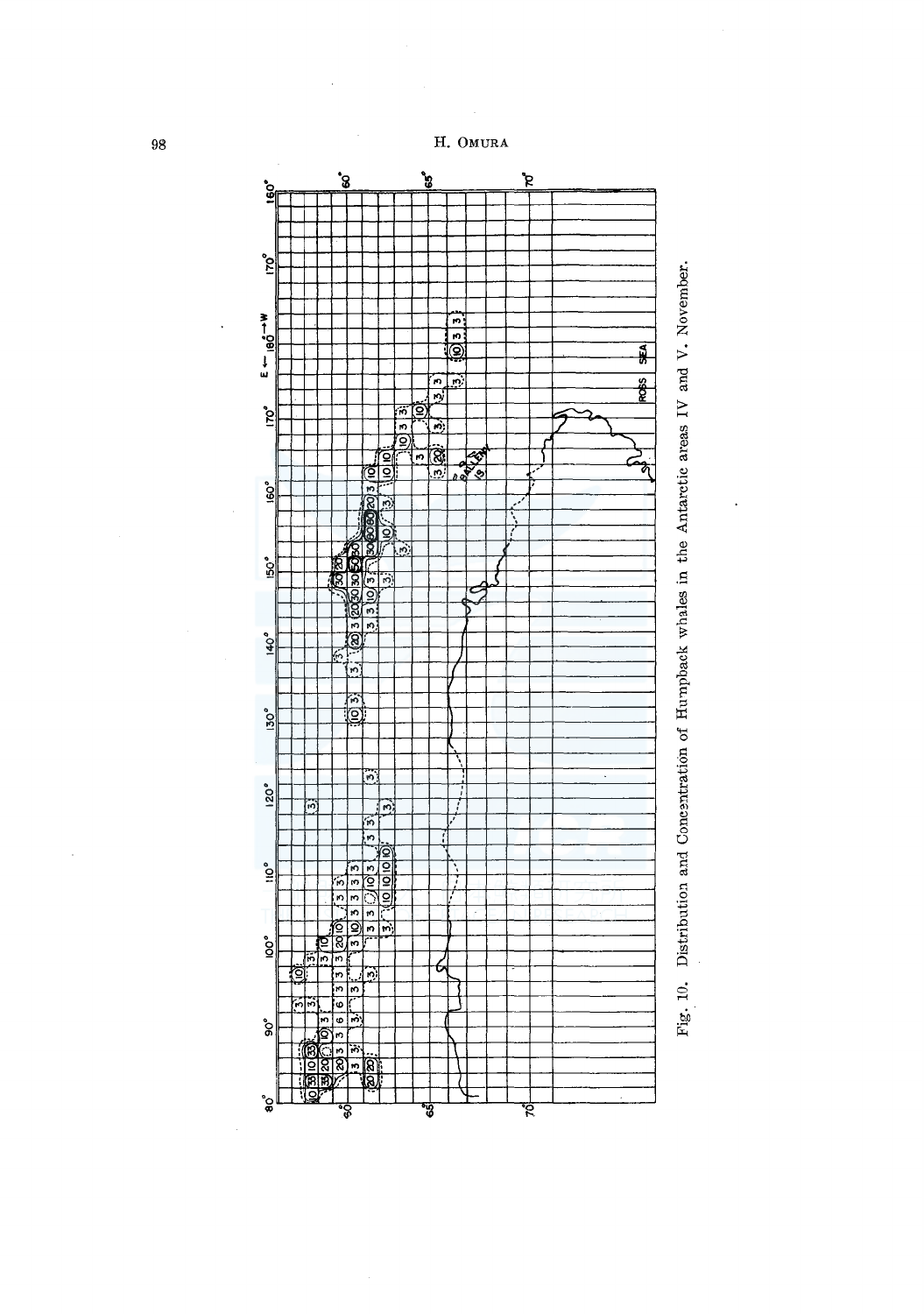

# Biological Study on Humpback Whales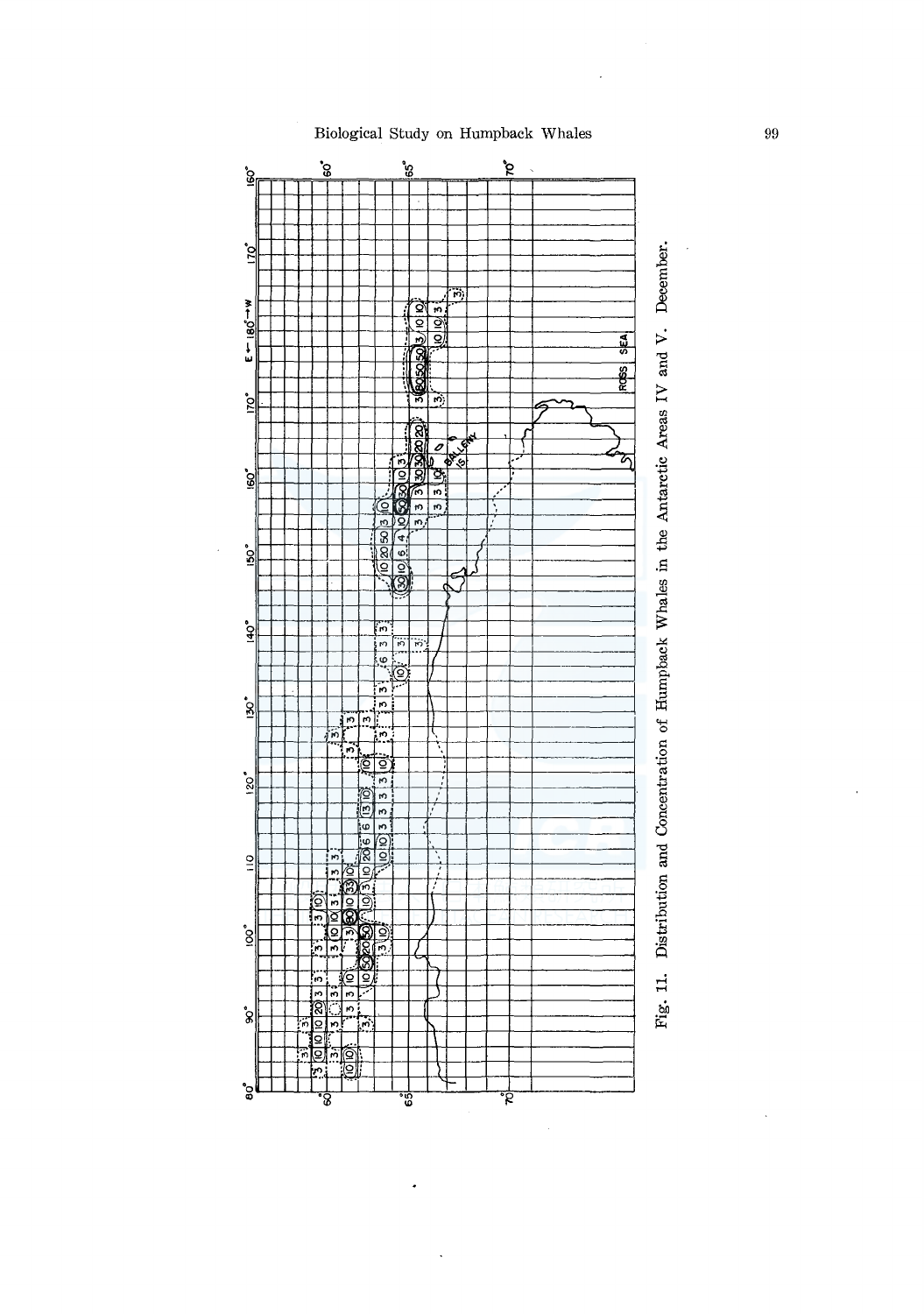



100

 $\bar{z}$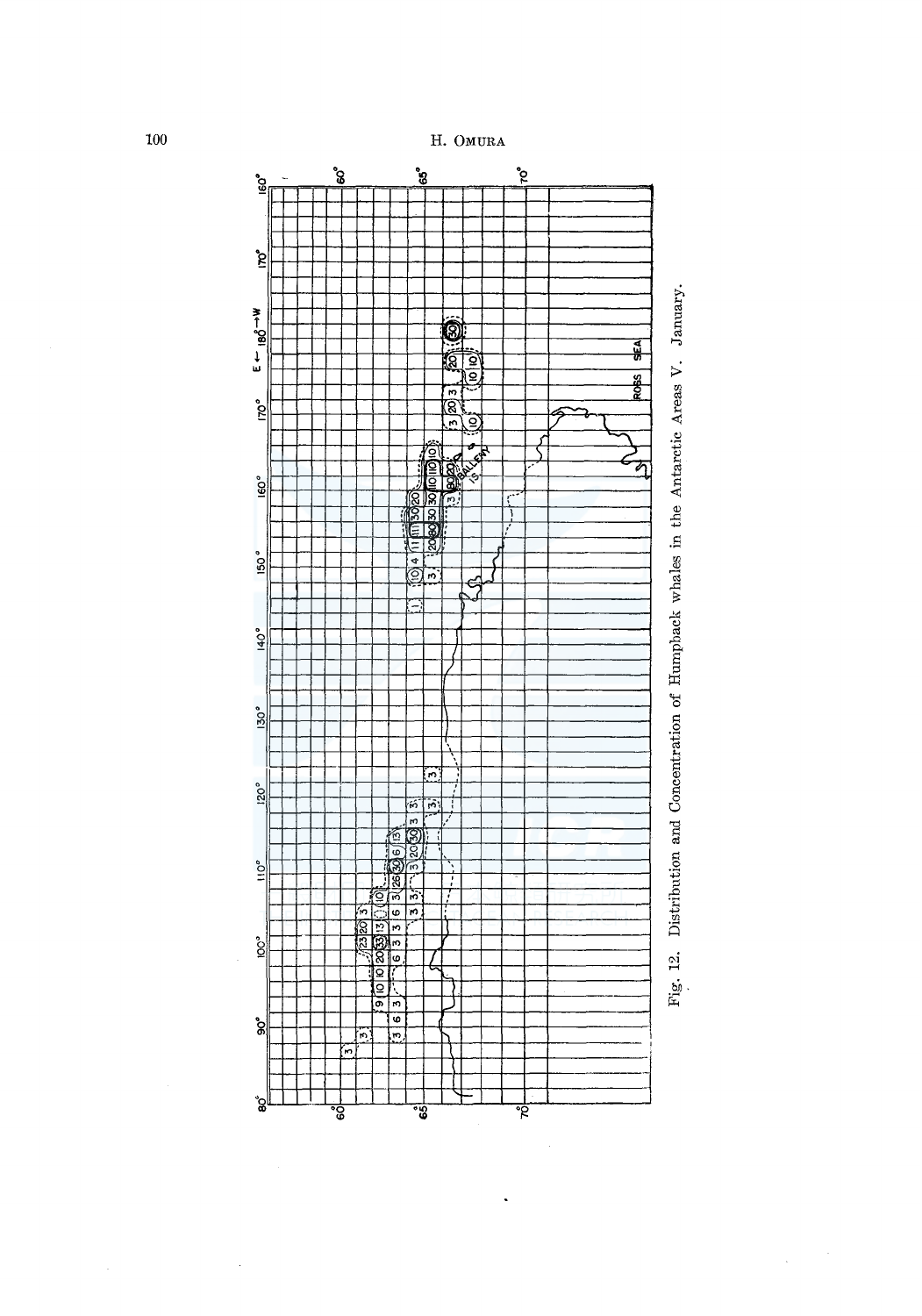# Biological Study on Humpback Whales